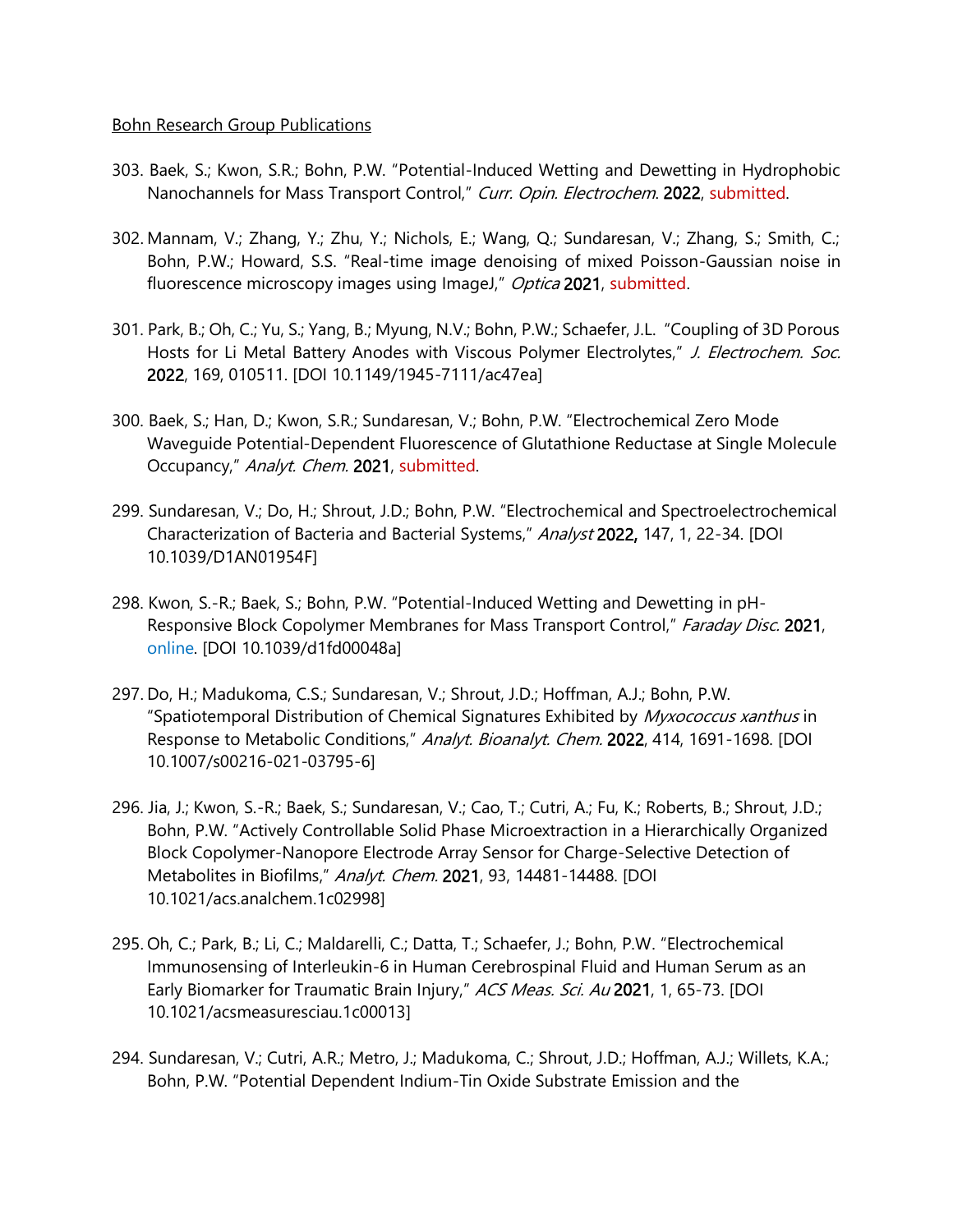Spectroelectrochemistry of Fluorogenic Probes," Electrochem. Sci. Adv. 2021, e2100094. [DOI 10.1002/elsa.202100094]

- 293. Cao, T.; Weaver, A.A.; Jia, J.; Baek, S.; Shrout, J.D.; Bohn, P.W. "Depth Distributions of Signaling Molecules in *Pseudomonas aeruginosa* Biofilms Mapped by Confocal Raman Microscopy," J. Chem. Phys. 2021, 154, 204201. [DOI 10.1063/5.0052785]
- 292. Haug, J.; Palei, M.; Shrout, J.D.; Narimanov, E.; Bohn, P.W.; Hoffman, A.J. "Confined Hyperbolic Metasurface Modes for Structured Illumination Microscopy," Opt. Expr. 2021, 29 (26), 42331-42342. [DOI 10.1364/OE.441422]
- 291. Do, H.; Kwon, S.-R. Baek, S.; Madukoma, C.S.; Smiley, M.K.; Dietrich, L.E.; Shrout, J.D.; Bohn, P.W. "Redox Cycling-Based Detection of Phenazine Metabolites Secreted from Pseudomonas aeruginosa in Nanopore Electrode Arrays," Analyst, 2021, 146, 1346-1354. [DOI 10.1039/D0AN02022B]
- 290. Sundaresan, V.; Bohn, P.W. "Acid-Base Chemistry at the Single Ion Limit," Chem. Sci. 2020, 11, 10951-10958. [DOI 10.1039/D0SC03756G; PMCID: PMC8162266]
- 289. Cao, T.; Sweedler, J.V.; Bohn, P.W.; Shrout, J.D. "Spatiotemporal Distribution of Alkyl Quinolones in Pseudomonas aeruginosa Under Metabolic and Competitive Stress," mSphere 2020, 5, e00426-20(1-11). [DOI 10.1128/mSphere.00426-20.]
- 288. Jia, J.; Ellis, J.F.; Cao, T.; Fu, K. Morales-Soto, N.; Shrout, J.D.; Sweedler, J.V.; Bohn, P.W. "Biopolymer Patterning-Directed Secretion in Mucoid and Non-Mucoid Strains of Pseudomonas aeruginosa Revealed by Multimodal Chemical Imaging," ACS Infect. Dis. 2021, 7, 598-607. [DOI 10.1021/acsinfecdis.0c00765]
- 287. Baek, S.; Kwon, S.-R.; Fu, K.; Bohn, P.W "Ion Gating in Nanopore Electrode Arrays with Hierarchically-Organized pH-Responsive Block Copolymer Membranes," ACS Appl. Mater. Interf. 2020, 12, 55116-55124. [DOI 10.1021/acsami.0c12926; PubMed ID: 33222437]
- 286. Kwon, S.-R.; Baek, S.; Fu, K.; Bohn, P.W. "Electrowetting-Mediated Transport to Produce Electrochemical Transistor Action in Nanopore Electrode Arrays," Small 2020, 16, 1907249. [DOI 10.1002/smll.201907249].
- 285. Fu, K.; Kwon, S.-R.; Han, D.; Bohn, P.W. "Single entity electrochemistry in nanopore electrode arrays: ion transport meets electron transfer in confined geometries," Acc. Chem. Res. 2020, 53, 719-728. [DOI 10.1021/acs.accounts.9b00543; PMCID: PMC8020881]
- 284. Chao, Z.; Sezginel, K.B.; Xu, K.; Crouch, G.M.; Gray, A.E.; Wilmer, C.E.; Bohn, P.W.; David B. Go, D.B.; Fullerton-Shirey, S.K. "Dynamics of Silver Nanofilament Formation in a Polymer-Ionic Liquid Thin Film by Direct-Write," Adv. Funct. Mater. 2020, 1907950, 30, 1907950. [DOI 10.1007/adfm.201907950]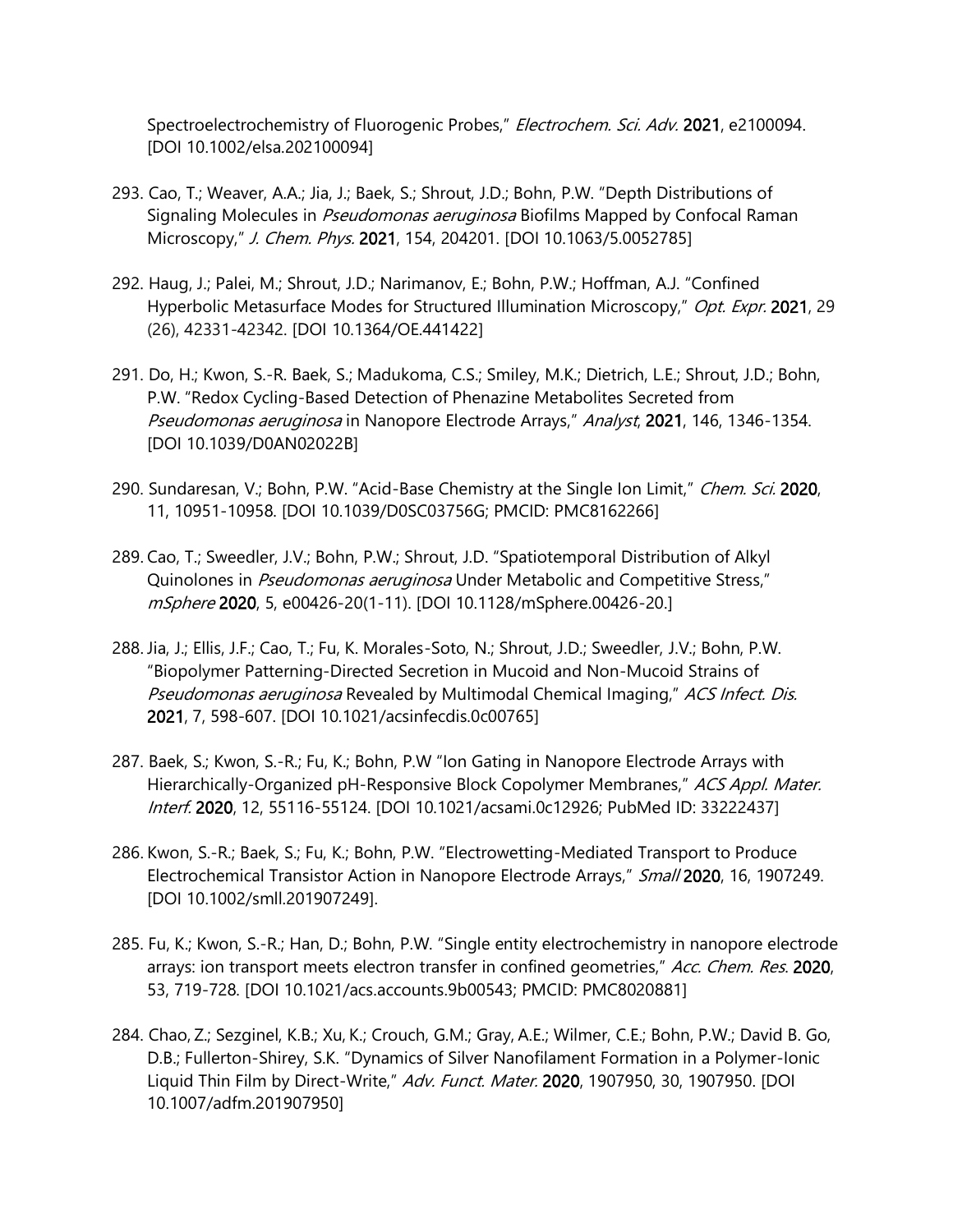- 283. Bohn, P.W. "Emerging Directions in Electroanalysis," J. Anal. Test. 2019, 3, 123-124. [DOI 10.1007/s41664-019-00103-1]
- 282. Crouch, G.M.; Oh, C.; Fu, K.; Bohn, P.W. "Tunable Self-Organized Optical Metamaterials Enabled by Closed Bipolar Electrochemistry," Analyst, 2019, 144, 6240 - 6246. [DOI 10.1039/C9AN01137D]
- 281. Han, D.; Crouch, G.M.; Chao, Z.; Fullerton-Shirey, S.K.; Go, D.B.; Bohn, P.W. "Nanopore-Templated Silver Nanoparticle Arrays Photopolymerized in Zero-Mode Wavequides," Front. Chem. 2019, 7, 216(1-9). [DOI 10.3389/fchem.2019.00216]
- 280. Do, H.; Kwon, S.-R.; Fu, K.; Morales-Soto, N.; Shrout, J.D.; Bohn, P.W., "Electrochemical Surface Enhanced Raman Spectroscopy of Pyocyanin Secreted by Pseudomonas aeruginosa Communities," Langmuir 2019, 35, 7043-7049. [DOI 10.1021/acs.langmuir.9b00184]
- 279. Cao, T.; Morales-Soto, N.; Jia, J.; Baig, N.F.; Dunham, S.J.B.; Ellis, J.; Sweedler, J.V.; Shrout, J.D.; Bohn, P.W., "Spatiotemporal Dynamics of Molecular Messaging in Bacterial Co-Cultures Studied By Multimodal Chemical Imaging," Proc. SPIE 2019, Proceedings Volume 10863, Photonic Diagnosis and Treatment of Infections and Inflammatory Diseases II; 108630A. [DOI 10.1117/12.2501349]
- 278. Kim, J.-Y.; Han, D.; Crouch, G.M.; Kwon, S.-R.; Bohn, P.W. "Capture of Single Silver Nanoparticles in Nanopore Arrays Detected by Simultaneous Amperometry and Surface-Enhanced Raman Scattering," Analyt. Chem. 2019, 91, 4568-4576. [DOI 10.1021/acs.analchem.8b05748; PMC ID: PMC8083125]
- 277. Kwon, S.-R.; Fu, K.; Han, D.; Bohn, P.W. "Redox Cycling in Individually Encapsulated Attoliter-Volume Nanopores," ACS Nano 2018, 12, 12923-12931. [DOI 10.1021/acsnano.8b08693; PMID: 30525454]
- 276. Morales-Soto, N.; Cao, T.; Kramer, K.; Baig, N.F.; Bohn, P.W.; Shrout, J.D. "Surface growing communities of Pseudomonas aeruginosa exhibit distinct alkyl quinolone signatures," Microb. Insights 2018, 11, 1-4. [DOI 10.1177/1178636118817738; PMID 30573968; PMCID PMC6295745]
- 275. Bohn, P.W. "Science and Technology of Electrochemistry at Nano-Interfaces," Faraday Disc. 2018, 210, 481-493. [DOI 10.1039/C8FD00128F]
- 274. Hu, J.; Ghosh, M.; Miller, M.J.; Bohn, P.W. "Whole-Cell Biosensing of Acinetobacter baumannii by Siderophore-Based Molecular Recognition and Localized Surface Plasmon Resonance," Analyt. Methods 2019, 11, 296-302. [DOI 10.1039/C8AY02180E; PMCID: PMC6820853]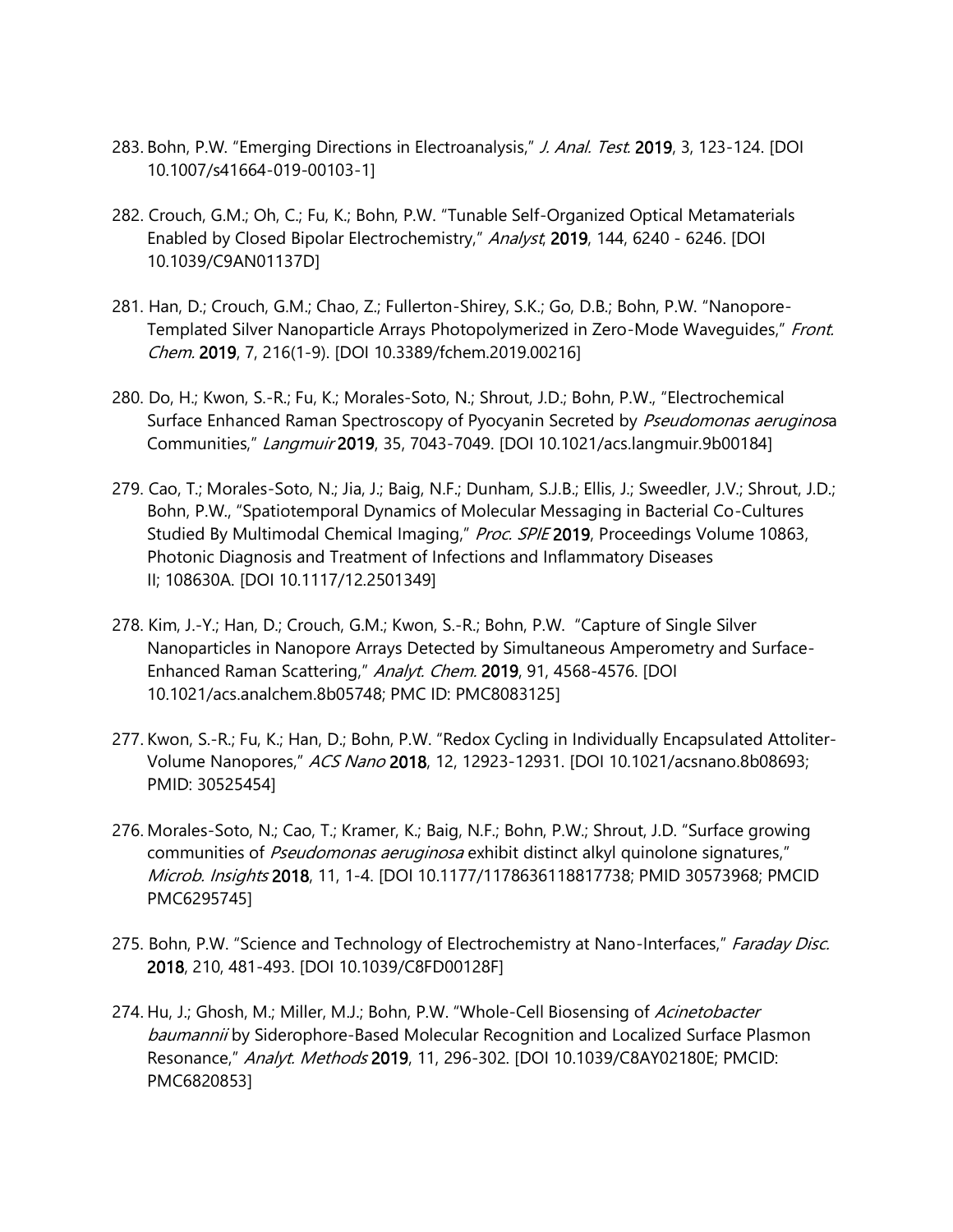- 273. Fu, K.; Han, D.; Kwon, S.-R.; Bohn, P.W. "Asymmetric Nafion-Coated Nanopore Electrode Arrays as Redox Cycling-Based Electrochemical Diodes," ACS Nano 2018, 12, 9177-9185. [DOI 10.1021/acsnano.8b03751; PMID: 30080388]
- 272. Chao, Z.; Radka, B.P.; Xu, K.; Crouch, G.M.; Han, D.; Go, D.B.; Bohn, P.W.; Fullerton-Shirey, S.K. "Direct-write formation and dissolution of silver nanofilaments in ionic liquid-polymer electrolyte composites," Small 2018, 14, 1802023(1-8). [DOI 10.1002/smll.201802023]
- 271. Fu, K.; Xu, W.; Hu, J.; Lopez, A.; Bohn, P.W. "Microscale and Nanoscale Electrophotonic Diagnostic Devices," in Bioelectronic Medicine, V.A. Pavlov and K.J. Tracey, Eds., Cold Spring Harbor Perspectives in Medicine, Cold Spring Harbor Laboratory Press; 2019. [DOI 10.1101/cshperspect.a034249; PMID: 30104197; PMCID: PMC6417966]
- 270. Han, D.; Kwon, S.-R.; Fu, K.; Crouch, G.M.; Bohn, P.W. "Electrochemical Zero-Mode Waveguide Studies of Single Enzyme Reactions," 2018 IEEE 18th International Conference on Nanotechnology (IEEE-NANO), Cork, Ireland, 2019; Quinn, A., Ed. IEEE: Cork, Ireland. [DOI 10.1109/NANO.2018.8626402]
- 269. Amenson-Lamar, E.A.; Sun, L.; Zhang, Z.; Bohn, P.W.; Dovichi, N.J. "Detection of 1 zmol injection of angiotensinsin using capillary zone electrophoresis coupled to an Q-Exactive HF mass spectrometer with an electrokinetically pumped sheath-flow electrospray interface," Talanta, 2019, 204, 70-73. [DOI 10.1016/j.talanta.2019.05.079]
- 268. Ma, C.; Fu, K.; Trujillo, M.J.; Gu, X.; Baig, N.F.; Bohn, P.W.; Camden, J.P. "In-situ Probing of Laser Annealing of Plasmonic Substrates with Surface-Enhanced Raman Spectroscopy," J. Phys. Chem. C 2018, 122, 11031-11037. [DOI 10.1021/acs.jpcc.8b01443]
- 267. Fu, K.; Bohn, P.W. "Nanopore electrochemistry: A nexus for molecular control of electron transfer reactions," ACS Centr. Sci. 2018, 4, 20-29. [DOI 10.1021/acscentsci7b00576]
- 266. Morales-Soto, N.; Dunham, S.J.B.; Baig, N.F.; Ellis, J.F.; Madukoma, C.S.; Bohn, P.W.; Sweedler, J.V.; Shrout, J.D. "Antibiotic exposure induces spatially-dependent variations in alkyl quinolone signaling during Pseudomonas aeruginosa swarming," J. Biol. Chem. 2018, 293, 9544-9552. [DOI 10.1074/jbc.RA118.002605; PMID: 29588364; PMCID: PMC6005435]
- 265. Dunham, S.J.B.; Ellis, J.F.; Baig, N.F.; Morales-Soto, N.; Cao, T.; Shrout, J.D.; Bohn, P.W.; Sweedler, J.V. "Quantitative SIMS imaging of agar-based microbial communities," Analyt. Chem. 2018, 90, 5654-5663. [DOI 10.1021/acs.analchem.7b05180]
- 264. Han, D.; Crouch, G.M.; Bohn, P.W. "Zero-mode Waveguide Nanophotonic Structures for Single Molecule Characterization," J. Phys. D 2018, 51, 193001(1-23). [DOI 10.1088/1361-6463/aab8be]
- 263. Fu, K.; Han, D.; Crouch, G.M.; Kwon, S.-R.; Bohn, P.W. "Voltage-Gated Nanoparticle Transport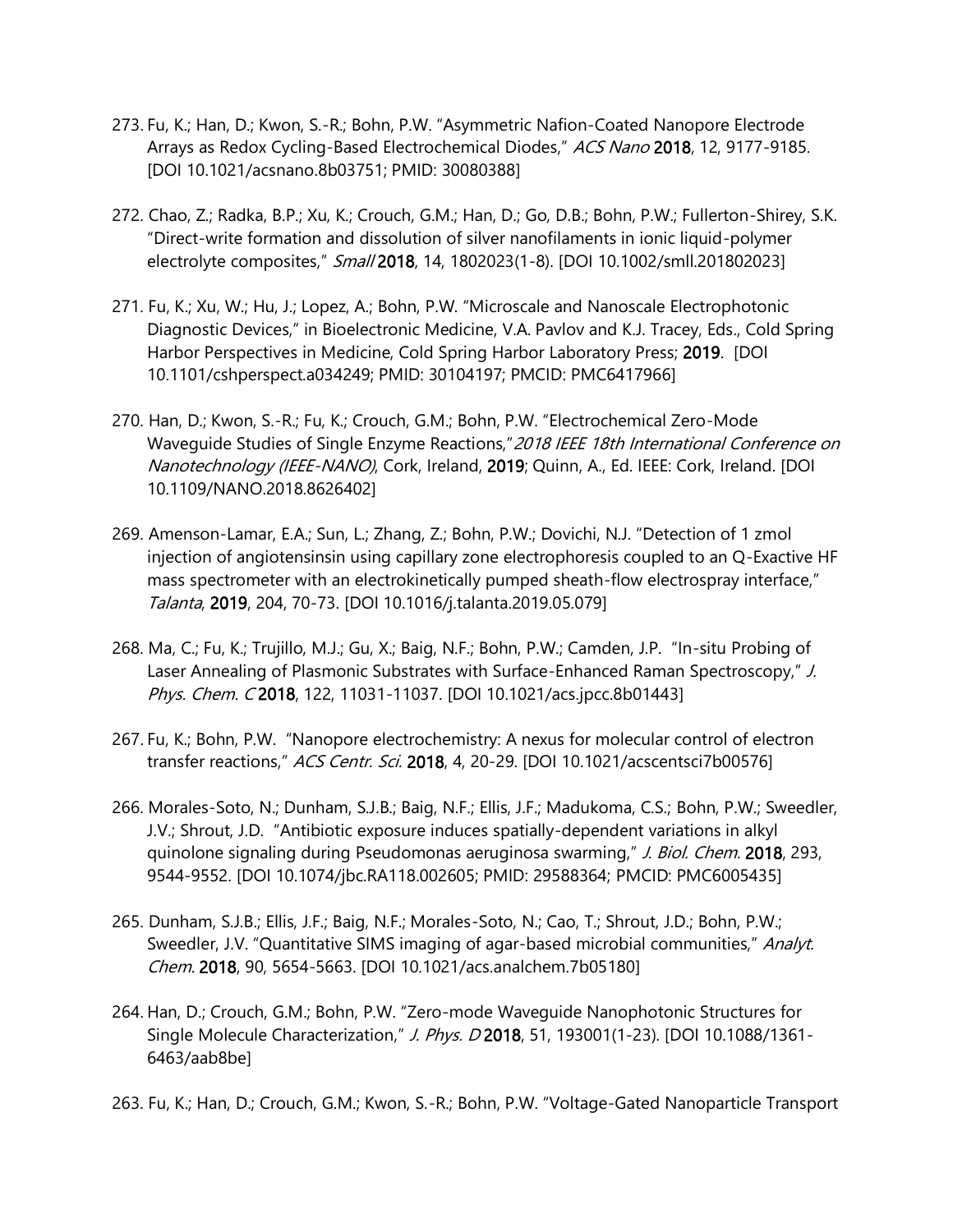and Collisions in Attoliter-Volume Nanopore Electrode Arrays," Small 2018, 14, 1703248(1-10). [DOI 10.1002/smll.201703248]

- 262. Xu, W.; Fu, K.; Bohn, P.W. "Electrochromic Sensor for Multiplex Detection of Metabolites Enabled by Closed Bipolar Electrode Coupling," ACS Sens. 2017, 2, 1010-1026. [DOI 10.1021/acssensors7b00292]
- 261. Hu, J.; Fu, K.; Bohn, P.W. "Whole-Cell Pseudomonas aeruginosa Localized Surface Plasmon Resonance Aptasensor," Analyt. Chem. 2018, 90, 2326-2332. [DOI 10.1021/acs.analchem.7b04800]
- 260. Han, D.; Crouch, G.M.; Fu, K.; Zaino, L.P. III; Bohn, P.W. "Single-Molecule Spectroelectrochemical Cross-Correlation During Redox Cycling in Recessed Dual Ring Electrode Zero-Mode Wavequides," Chem. Sci. 2017, 8, 5345-5355. [DOI 10.1039/C7SC02250F; PMCID: PMC5609146]
- 259. Fu, K.; Han, D.; Ma, C.; Bohn, P.W "Ion Selective Redox Cycling in Zero-Dimensional Nanopore Electrode Arrays at Low Ionic Strength," Nanoscale 2017, 9, 5164-5171. [DOI 10.1039/C7NR00206H; PMID: 28393950]
- 258. Fu, K.; Han, D.; Ma, C.; Bohn, P.W. "Nanochannel Arrays for Molecular Sieving and Electrochemical Analysis by Nanosphere Lithography Templated Graphoepitaxy of Block Copolymers," ACS Appl. Mater. Interf. 2017, 9, 24908-24916. [DOI 10.1021/acsami.7b06794]
- 257. Crouch, G.M.; Han, D.; Fullerton-Shirey, S.K.; Go, D.B.; Bohn, P.W. "Addressable Direct-Write Nanoscale Filament Formation and Dissolution by Nanoparticle-Mediated Bipolar Electrochemistry," ACS Nano 2017, 11, 4976-4984. [DOI 10.1021/acsnano.7b01657; PMC ID: PMC8276755]
- 256. Hu, J.; Bohn, P.W. "Optical Biosensing of Bacteria and Bacterial Communities," J. Anal. Test. 2017, 1, 1-17. [ DOI 10.1007/s41664-017-0002-z]
- 255. Baig, N.; Polisetti, S.; Morales-Soto, N.; Dunham, S.J.B.; Sweedler, J.V.; Shrout, J.D.; Bohn, P.W. "Label-free molecular imaging of bacterial communities of the opportunistic pathogen Pseudomonas aeruginosa," Proc. SPIE 9930, 2016, Biosensing and Nanomedicine IX, 993004. [DOI 10.1117/12.2236695]
- 254. Xu, W.; Fu, K.; Ma, C.; Bohn, P.W. "Closed Bipolar Electrode-Enabled Dual-Cell Electrochromic Detectors for Chemical Sensing," Analyst 2016, 141, 6018-6024. [DOI 10.1039/C6AN01415A; PMID: 27704078]
- 253. Fu, K.; Han, D.; Ma, C.; Bohn, P.W. "Electrochemistry at Single Molecule Occupancy in Nanopore-Confined Recessed Ring-Disk Electrode Arrays," Faraday Disc. 2016, 193, 51-64. [DOI 10.1039/C6FD00062B; PMID: 27711896]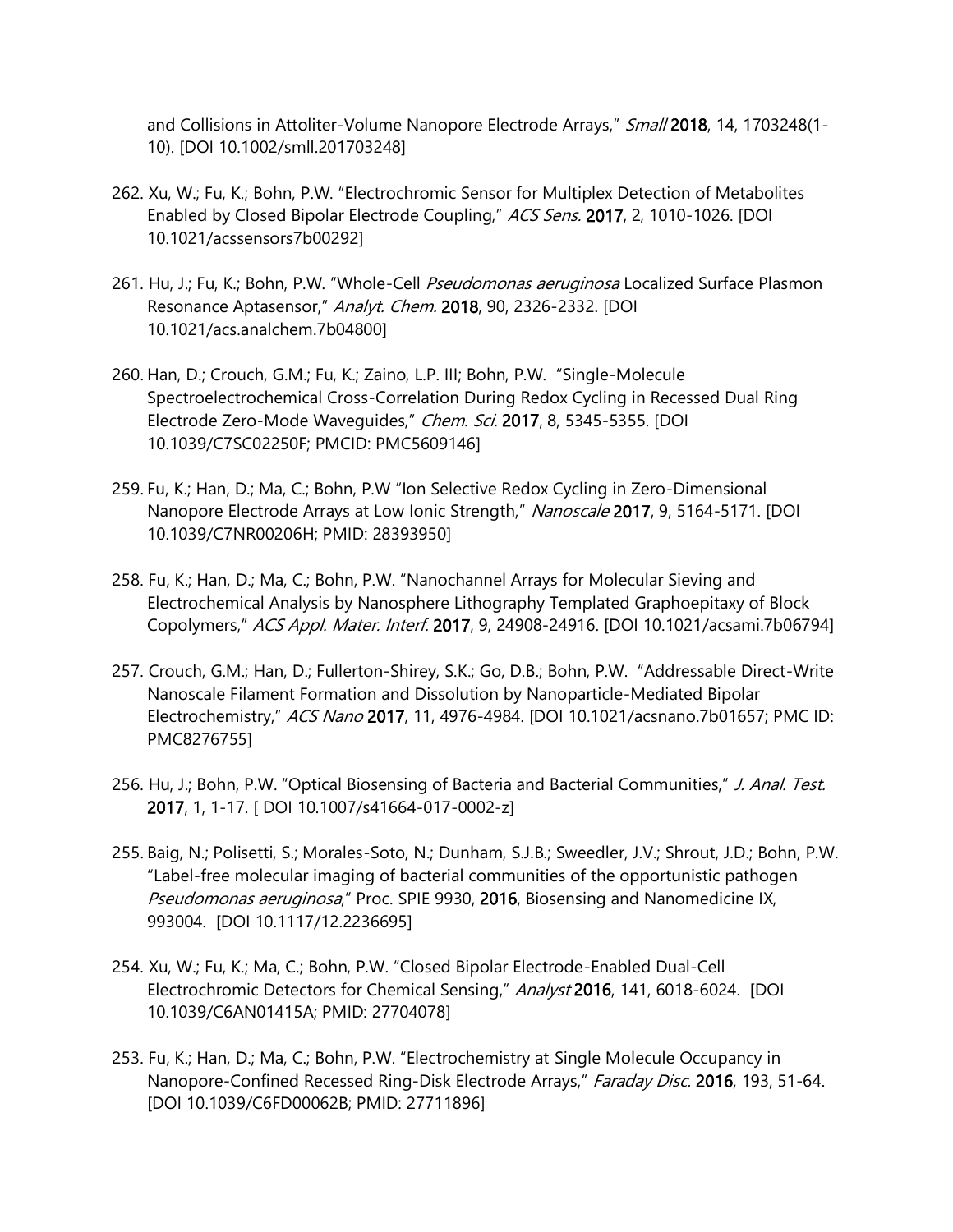- 252. Han, D.; Zaino, L.P. III; Fu, K.; Bohn, P.W. "Redox Cycling in Nanopore-Confined Recessed Dual Ring Electrode Arrays," J. Phys. Chem. C 2016, 120, 20634-20641. [DOI 10.1021/acs.jpcc.6b01287]
- 251. Polisetti, S.; Bible, A.N.; Morrell-Falvey, J.F.; Bohn, P.W. "Raman Chemical Imaging of the Rhizosphere Bacterium *Pantoea* sp. YR343 and its Co-Culture with *Arabidopsis thaliana*," Analyst 2016, 141, 2175-2182. [DOI 10.1039/C6AN00080K; PMID: 26948490].
- 250. Ma, C.; Xu, W.; Wichert, W.R.A.; Bohn, P.W. "Ion Accumulation and Migration Effects on Redox Cycling in Nanopore Electrode Arrays at Low Ionic Strength," ACS Nano 2016, 10, 3658-3664. [DOI 10.1021/acsnano.6b00049].
- 249. Zaino, L.P. III; Wichert, R.A.W.; Crouch, G.M.; Bohn, P.W. "Microchannel Voltammetry in the Presence of Large External Voltages and Electric Fields," Analyt. Chem. 2016, 88, 4200-4204. [DOI 10.1021/acs.analchem.6b00399; PMID: 27045936]
- 248. Xu, W.; Zaino, L.P. III; Bohn, P.W. "Electrochemically Modulated Luminescence in Nanophotonic Structures," in Combined Luminescence and Electrochemistry: Involvements and applications in analytical chemistry, physics and biology. F. Miomandre, P. Audebert, Eds., 2017 Springer, pp. 79-104.
- 247. Bible, A.N.; Fletcher, S.J.; Pelletier, D.; Schadt, C.W.; Jawdy, S.; Weston, D.J.; Engle, N.; Tschaplinski, T.; Masyuko, R.; Polisetti, S.; Bohn, P.W.; Coutinho, T.A.; Doktycz, M.J.; Morrell-Falvey, J.L. "A carotenoid-deficient mutant in *Pantoea* sp. YR343, a bacteria isolated from the rhizosphere of Populus deltoides, is defective in root colonization," Front. Microbiol. 2016, 7, 491.1-491.15. [DOI 10.3389/fmicb.2016.00491]
- 246. Dunham, S.J.B.; Comi, T.J.; Ko, K.; Li, B.; Baig, N.F.; Morales-Soto, N.; Shrout, J.D.; Bohn, P.W.; Sweedler, J.V. "Metal-assisted polyatomic SIMS and LDI for enhanced small molecule imaging of bacterial biofilms," Biointerphases, 2016, 11, 02A325. [DOI 10.1116/1.4942884; PMID: 26945568]
- 245. Wichert, R.A.W.; Han, D.; Bohn, P.W. "Effects of Molecular Confinement and Crowding on Horseradish Peroxidase Kinetics Using a Nanofluidic Gradient Mixer," Lab Chip 2016, 16, 877-883. [DOI 10.1039/C5LC01413A; PMID: 26792298]
- 244. Polisetti, S.; Baig, N.F.; Morales-Soto, N.; Shrout, J.D.; Bohn, P.W. "Spatial Mapping of Pyocyanin in Pseudomonas aeruginosa Bacterial Communities by Surface Enhanced Raman Scattering," Appl. Spectrosc. 2017, 71, 215-223. [DOI 10.1177/0003702816654167; PMID: 27354400]
- 243. Zaino, L.P. III; Ma, C.; Bohn, P.W. "Nanopore-Enabled Electrode Arrays and Ensembles," Microchim. Acta 2016, 183, 1019–1032. [DOI 10.1007/s00604-015-1701-7]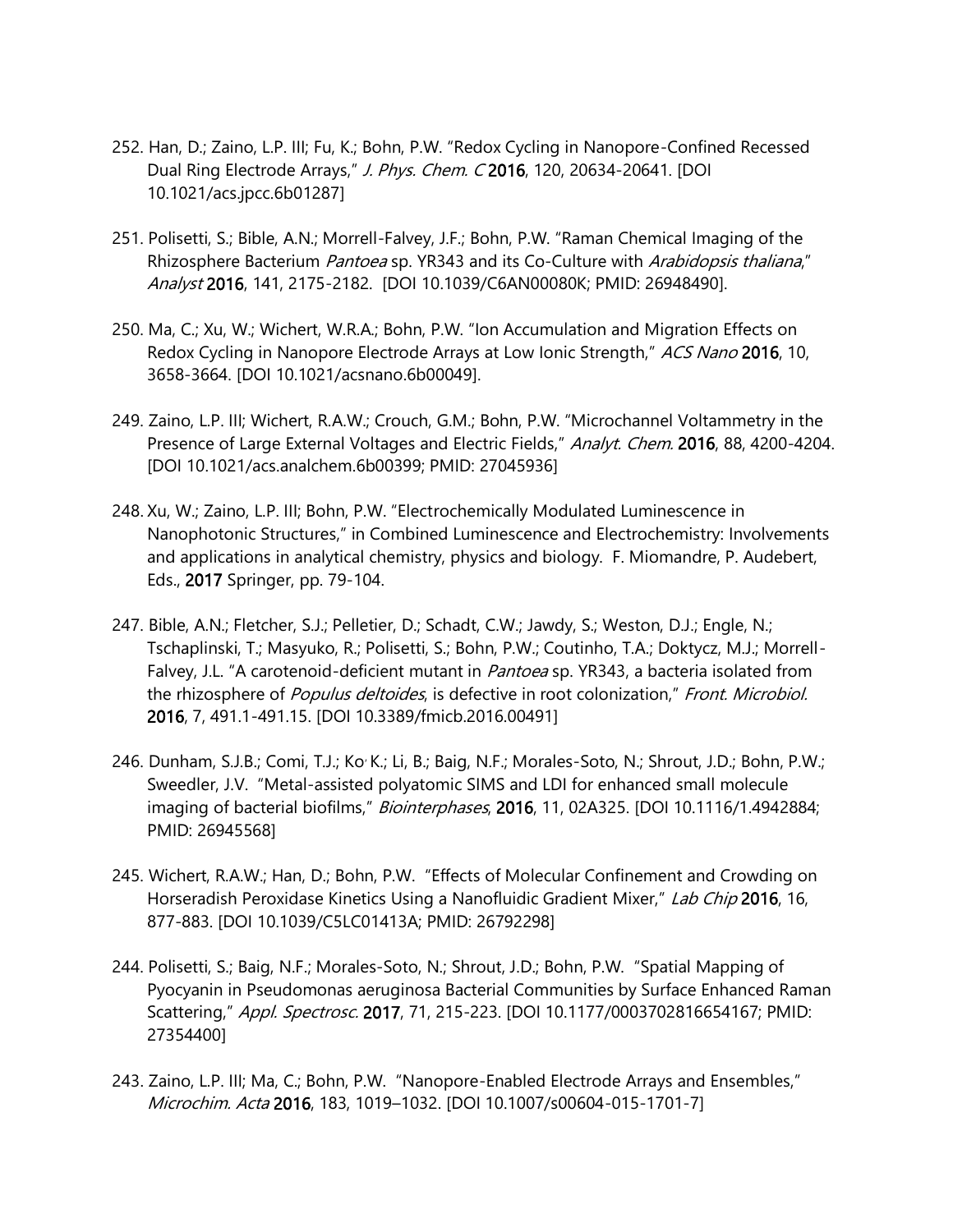- 242. Polisetti, S.; Baig, N.; Bible, A.; Morrell Falvey, J.; Doktycz, M.; Bohn, P. Using Raman spectroscopy and SERS for in situ studies of rhizosphere bacteria. Proc. SPIE – Biosensing and Nanomedicine 2015, 9550, 9550D. [DOI 10.1117/12.2188647]
- 241. Xu, W.; Ma, C.; Bohn, P.W. "Coupling of Independent Electrochemical Reactions and Fluorescence at Closed Bipolar Interdigitated Electrode Arrays," ChemElectrochem 2016, 3, 422-428. [DOI 10.1002/celc.201500366]
- 240. Xu, W.; Foster, E.; Ma, C.; Bohn, P.W. "On-Demand In Situ Generation of Oxygen in a Nanofluidic Embedded Planar Microband Electrochemical Reactor," Microfl. Nanofl. 2015. 19, 1181-1189. [DOI 10.1007/s10404-015-1636-7]
- 239. Baig, N.F.; Dunham, S.J.B.; Morales-Soto, N.; Shrout, J.D.; Sweedler, J.V.; Bohn, P.W. "Multimodal Chemical Imaging of Molecular Messengers in Emerging Pseudomonas aeruginosa Bacterial Communities," Analyst 2015, 140, 6544-6552. [DOI 10.1039/ c5an01149c; PMID: 26331158]
- 238. Zaino, L.P. III; Grismer, D.A.; Han, D.; Crouch, G.M.; Bohn, P.W. "Single Molecule Spectroelectrochemistry of Freely Diffusing Flavin Mononucleotide in Zero-Dimensional Nanophotonic Structures," Faraday Disc. 2015, 184, 101-115. [DOI 10.1039/C5FD00072F; PMID: 26406924]
- 237. Ma, C.; Zaino, L.P. III; Bohn, P.W. "Self-Induced Redox Cycling Coupled Luminescence on Nanopore Recessed Disk-Multiscale Bipolar Electrodes," Chem. Sci. 2015, 6, 3173-3179. [DOI 10.1039/c5sc00433k]
- 236. Zaino, L.P. III; Contento, N.M.; Bohn, P.W. "Nanopore Embedded Reactions for Enhanced Chemical Transformations," in The 18th International Conference on Miniaturized Systems for Chemistry and Life Sciences, The Chemical and Biological Microsystems Society, 2014, 54-57.
- 235. Contento, N.M.; Bohn, P.W. "Electrochemical pH Modulation in a Microchannel via the Proton-Coupled Electro-oxidation of Hydroquinone," Biomicrofluidics 2014, 8, 044120. [DOI 10.1063/1.4894275; PMCID: PMC4189302; PMID: 25379105]
- 234. Lanni, E.J.; Masyuko, R.N.; Driscoll, C.M.; Aerts, J.T.; Shrout, J.D.; Bohn, P.W.; Sweedler, J.V. "Correlated Imaging with  $C_{60}$ -SIMS and Confocal Raman Microscopy: Visualization of Cell-Scale Molecular Distributions in a Bacterial Biofilm," Analyt. Chem. 2014, 86, 10885-10891. [DOI 10.1021/ac5030914; PMID: 25268906]
- 233. Lanni, E.J.; Masyuko, R.N.; Driscoll, C.M.; Aerts, J.T.; Shrout, J.D.; Bohn, P.W.; Sweedler, J.V. "MALDI-guided SIMS: Multiscale Imaging of Metabolites in Bacterial Biofilms," Analyt. Chem. 2014, 86, 9139-9145. [DOI 10.1021/ac5020222; PMID: 25133532]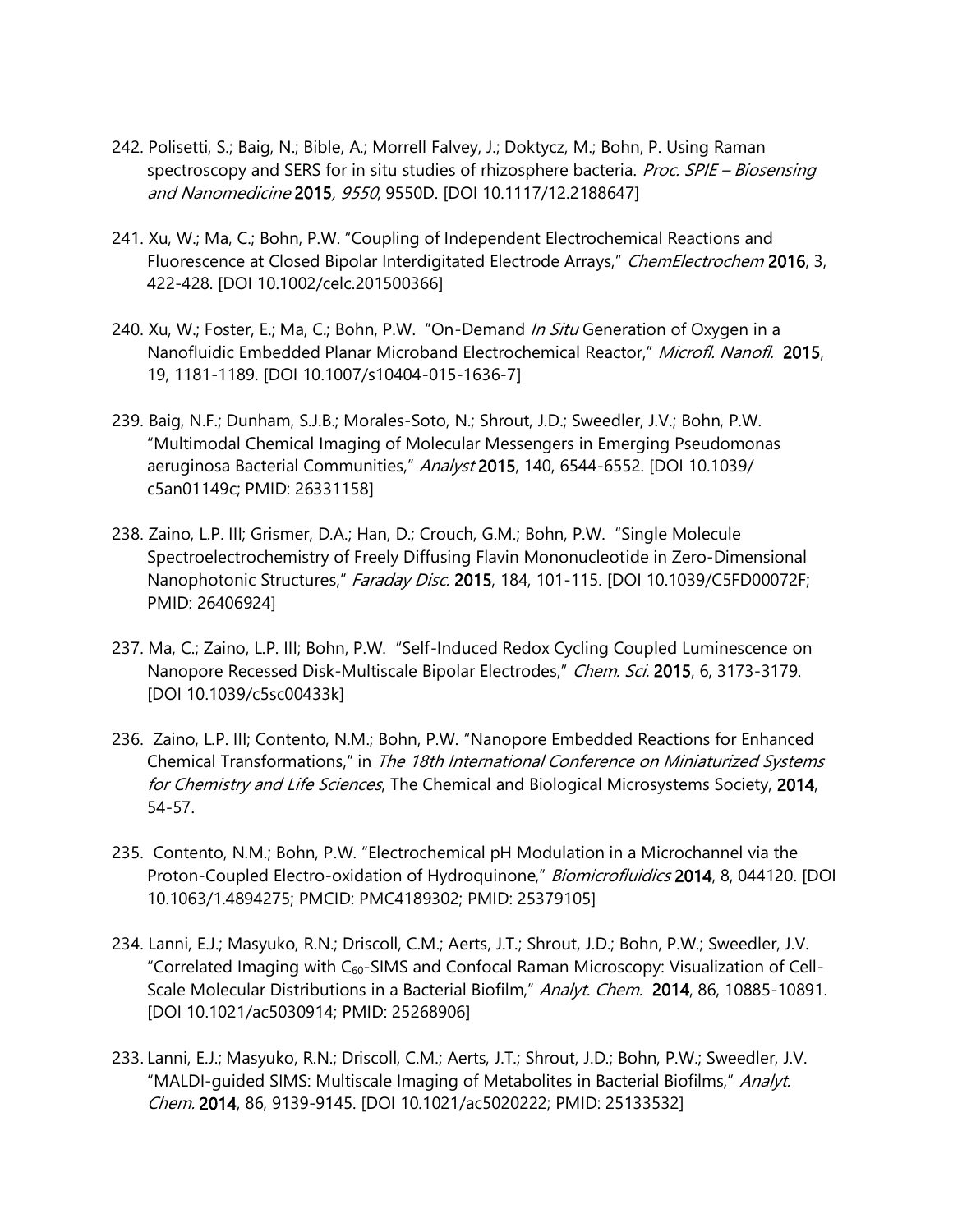- 232. Ahlf, D.R.; Masyuko, R.N.; Hummon, A.B.; Bohn, P.W. "Correlated Mass Spectrometry Imaging and Confocal Raman Microscopy for Studies of Three-Dimensional Cell Culture Sections," Analyst 2014, 139, 4578-4585. [DOI 10.1039/c4an00826j; PMID: 25030970]
- 231. Shaw, K.; Contento, N.M.; Xu , W. ; Bohn , P.W. "Nanofluidic Structures for Coupled Sensing and Remediation of Toxins," Proc. SPIE – Smart Biomedical and Physiological Sensor Technology XI, 2014, 9107, 91070L-1-91070L-11. [DOI 10.1117/12.2048522]
- 230. Ma, C.; Contento, N.M.; Bohn, P.W. "Redox Cycling on Recessed Ring-Disk Nanoelectrode Arrays in the Absence of Supporting Electrolyte," J. Am. Chem. Soc. 2014, 136, 7225-7228. [DOI 10.1021/ja502052s; PMID: 24805994]
- 229. Zaino, L.P.; Contento, N.M.; Branagan, S.P.; Bohn, P.W. "Coupled Electrokinetic Transport and Electron Transfer at Annular Nanoband Electrodes Embedded in Cylindrical Nanopores," ChemElectrochem 2014, 1, 1570-1576. [DOI 10.1002/celc.201402111]
- 228. Hwang, T.-W.; Bohn, P.W. "Potential-Dependent Restructuring and Chemical Noise at Au-Ag-Au Atomic Scale Junctions," ACS Nano, 2014, 8, 1718-1727. [DOI 10.1021/nn06098u; PMID: 24417308]
- 227. Contento, N.M.; Bohn, P.W. "Electric Field Effects on Current-Voltage Relationships in Microfluidic Channels Presenting Multiple Working Electrodes in the Weak-Coupling Limit," Microfl. Nanofl. 2015, 18, 131-140. [DOI 10.1007/s10404-014-1424-9]
- 226. Ma, C.; Contento, N.M.; Gibson, L.R., II, Bohn, P.W. "Recessed Ring-Disk Nanoelectrode Arrays Integrated in Nanofluidic Structures for Selective Electrochemical Detection," Analyt. Chem., 2013, 85, 9882-9888. [DOI 10.1021/ac403417w]
- 225. Ma, C.; Contento, N.M.; Gibson, L.R., II, Bohn, P.W. "Redox Cycling in Nanoscale Recessed Ring-Disk Electrode Arrays for Enhanced Electrochemical Sensitivity," ACS Nano 2013, 7, 5483-5490. [DOI 10.1021/nn401542x; PMID: 23691968]
- 224. Zhao, J.; Zaino, L.P.; Bohn, P.W. "Potential-Dependent Single Molecule Blinking Dynamics for Flavin Adenine Dinucleotide Covalently Immobilized in Zero-Mode Waveguide Array of Working Electrodes," Faraday Disc. 2013, 164, 57-69. [DOI 10.1039/C3FD00013C]
- 223. Hwang, T.-W.; Branagan, S.P.; Bohn, P.W. "Chemical Noise Produced by Equilibrium Adsorption/Desorption of Surface Pyridine at Au-Ag-Au Bimetallic Atom-Scale Junctions Studied by Fluctuation Spectroscopy," J. Amer. Chem. Soc. 2013, 135, 4522-4529. [DOI 10.1021/ ja400567j; PMID: 23432002]
- 222. Masyuko, R.N.; Lanni, E.J.; Driscoll, C.M.; Shrout, J.D.; Sweedler, J.V.; Bohn, P.W. "Spatial Organization of Pseudomonas Aeruginosa Biofilms Probed by Correlated Laser Desorption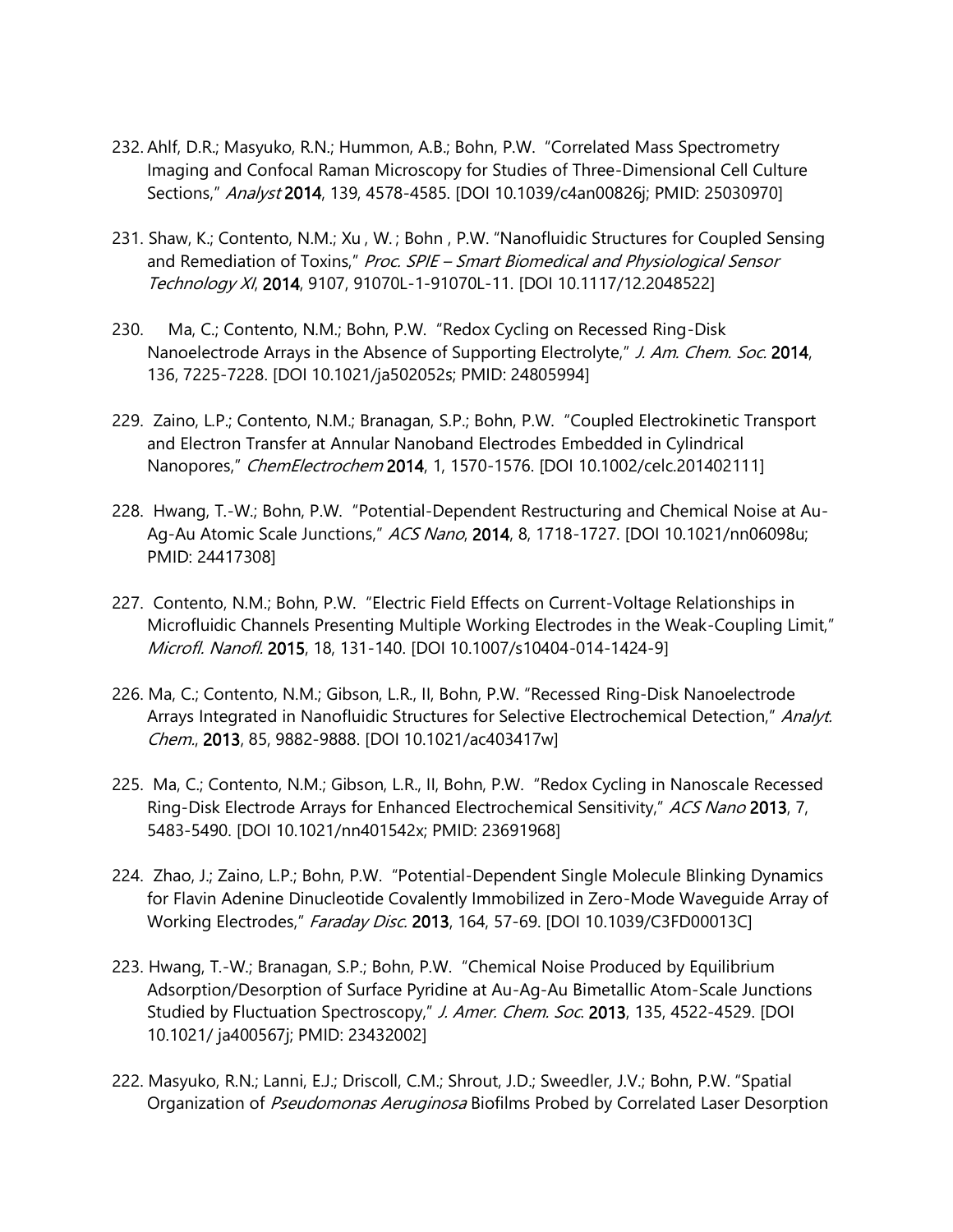Ionization Mass Spectrometry and Confocal Raman Microscopy," Analyst 2014, 139, 5700-5708. [DOI 10.1039/c4an00435c; PMID: 24883432]

- 221. Copsey, M.; Bohn, P.W. "Analyst—faster, higher, stronger in 2013!" Analyst 2013, 138, 19-20. [DOI 10.1039/c2an90109a]
- 220. Gibson, L.R., II; Bohn, P.W. "Non-Aqueous Microchip Electrophoresis for Characterization of Lipid Biomarkers," Interf. Focus, 2013, 3, 20120096(1-8). [DOI 10.1098/rsfs.20120096]
- 219. Masyuko, R.; Lanni, E.; Sweedler, J.V.; Bohn, P.W. "Correlated Imaging A Grand Challenge in Chemical Analysis," Analyst, 2013, 138, 1924-1939. [DOI 10.1039/c3an36416J; PMID: 23431559]
- 218. Geng, X.; Duan, B.K.; Grismer, D.A.; Zhao, L.; Bohn, P.W. "Catalyst and Processing Effects on Metal-Assisted Chemical Etching for the Production of Highly Porous GaN," Semicond. Sci. Technol., 2013, 28, 065001(1-10) [DOI 10.1088/0268-1242/28/6/065001]
- 217. Branagan, S.P.; Bohn, P.W. "Plasmonic Response of Electrified Metal-Liquid Interfaces during Faradaic and non-Faradaic Reactions by Enhanced Optical Transmission," Analyst 2012, 137, 3932-3939. [DOI 10.1039/c2an35488h; PMID: 22683833]
- 216. Duan, B.K.; Bohn, P.W. "Response of Nanostructured Pt/GaN Schottky Barriers to Carbon Monoxide," Sens. Actuat. A, 2013, 194, 220-227. [DOI 10.1016/j.sna.2013.01.026]
- 215. Swaminathan, V.V.; Gibson, L.R. II; Pinti, M.; Prakash, S.; Bohn, P.W.; Shannon, M.A. "Ionic Transport in Nanocapillary Membrane Systems," J. Nanopart. Res. 2012, 14, 951(1-15). [DOI 10.1007/s11051-012-0951-0]
- 214. Geng, X.; Duan, B.K.; Grismer, D.A.; Zhao, L.; Bohn, P.W. "Monodisperse GaN Nanowires Prepared by Metal-assisted Chemical Etching with *In Situ* Catalyst Deposition," *Electrochem.* Comm. 2012, 19, 39-42. [DOI 10.1016/j.elecom.2012.03.011]
- 213. Gibson, L.R., II; Branagan, S.P.; Bohn, P.W. "Convective Delivery of Electroactive Species to Annular Nanoband Electrodes Embedded in Nanocapillary Array Membranes," Small 2013, 9, 90-97. [DOI 10.1002/smll.201200237; PMID: 22907773]
- 212. Nie, B.; Duan, B.K.; Bohn, P.W. "Nanoporous Ag-GaN Thin Films Prepared by Metal-Assisted Electroless Etching and Deposition as Three-Dimensional Substrates for Surface-Enhanced Raman Scattering," J. Raman Spectrosc. 2012, 43, 1347-1353. [DOI 10.1002/jrs.4060]
- 211. Elliott, L.C.C.; Jing, B.; Zhu, Y.; Bohn, P.W.; Fullerton-Shirey, S.K. "Loading and Distribution of a Model Small Molecule Drug in Poly(N-isopropylacrylamide) Brushes: a Neutron Reflectometry and AFM Study," Langmuir, 2013, 29, 3259-3268.[DOI 10.1021/la305088k;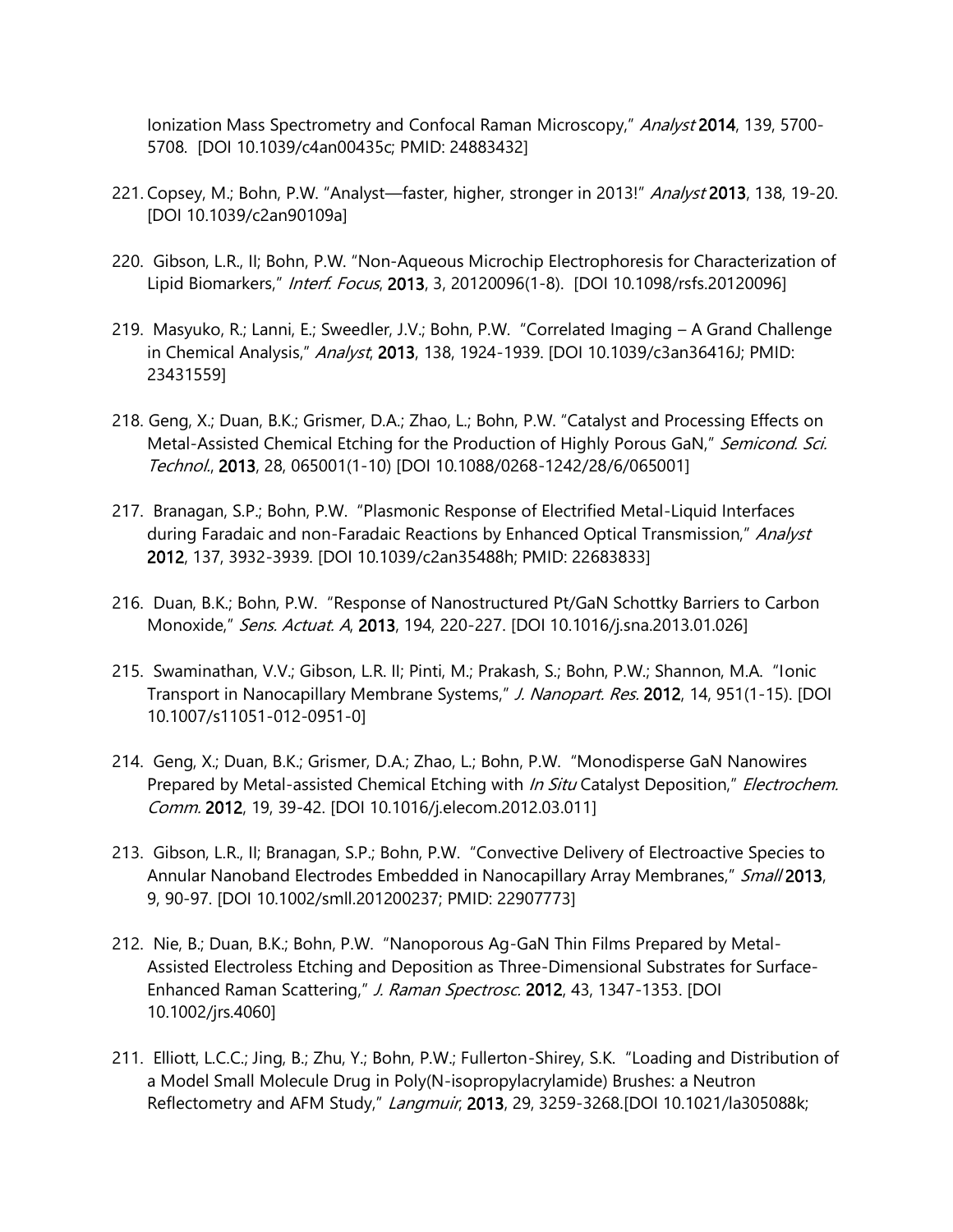PMID: 23441753]

- 210. Geng, X.; Qi, Z.; Li, M.; Duan, B.K.; Zhao, L.; Bohn, P.W. "Fabrication of Antireflective Layers on Silicon Using Metal-Assisted Chemical Etching with In Situ Deposition of Silver Nanoparticle Catalysts," Solar Energy Mater. Solar Cells 2012, 103, 98-107. [DOI 10.1016/j.solmat.2012.04.020]
- 209. Branagan, S.P.; Contento, N.M.; Bohn, P.W. "Enhanced Electron Transfer Reactions at Annular Nanoband Electrodes Embedded in Nanocapillary Array Membranes," J. Am. Chem. Soc. 2012, 134, 8617-8624. [DOI 10.1021/ja3017158; PMID: 22506659]
- 208. Hwang, T.-W.; Bohn, P.W. "Robust Au-Ag-Au Bimetallic Atom-Scale Junctions Fabricated by Self-Limited Ag Electrodeposition at Au Nanogaps," ACS Nano, 2011, 5, 8434-8441. [DOI 10.1021/nn203404k; PMID: 21928783]
- 207. Zhao, J.; Branagan, S.P.; Bohn, P.W. "Single Molecule Enzyme Dynamics of Monomeric Sarcosine Oxidase in a Au-Based Zero-Mode Wavequide," Appl. Spectrosc., 2012, 66, 163-169. [DOI 10.1366/11-06464; PMID: 22449279]
- 206. Nie, B.; Masyuko, R.; Bohn, P.W. "Correlation of Surface-enhanced Raman Spectroscopy and Laser Desorption-Ionization Mass Spectrometry Acquired from Silver Nanoparticle Substrates," Analyst 2012, 137, 1421-1427. [DOI 10.1039/C2AN15790J; PMID: 22314587]
- 205. Nie, B.; Duan, B.K.; Bohn, P.W. "Nanoporous GaN–Ag Composite Materials Prepared by Metal-Assisted Electroless Etching for Direct Laser Desorption-Ionization Mass Spectrometry," ACS Appl. Mater. Interf. 2013, 5, 6208-6215. [DOI 10.1021/am401132s]
- 204. Contento, N.M.; Branagan, S.P.; Bohn, P.W. "Electrolysis in Nanochannels for In Situ Reagent Generation in Confined Geometries," Lab on a Chip 2011, 11, 3634-3641. [DOI 10.1039/C1LC20570F; PMID: 21912801]
- 203. King, T.L.; Jin, X.; Nandigana, V.R.; Aluru, N.; Bohn, P.W. "Electrokinetic Transport and Fluidic Manipulation in Three Dimensional Integrated Nanofluidic Networks," in Nanofluidics, 2nd Edition, A. de Mello and J. Edel, Eds., Royal Society of Chemistry, Cambridge, UK, Ch. 2, pp. 37-75, 2017.
- 202. Carpino, F.; Gibson, L.R., II; Grismer, D.A.; Bohn, P.W. "Electrokinetic Fluid Flow in Nanostructures," in *Encyclopedia of Nanotechnology*, B. Bhushan, Ed., Springer, 2012, pp 710-718.
- 201. Geng, X.; Li, M.; Zhao, L.; Bohn, P.W. "Metal-Assisted Chemical Etching Using Tollen's Reagent to Deposit Silver Nanoparticle Catalysts for Fabrication of Quasi-ordered Silicon Micro/Nanostructures," J. Electron. Mater. 2011, 40, 2480-2485. [DOI 10.1007/s11664-011-1771-1]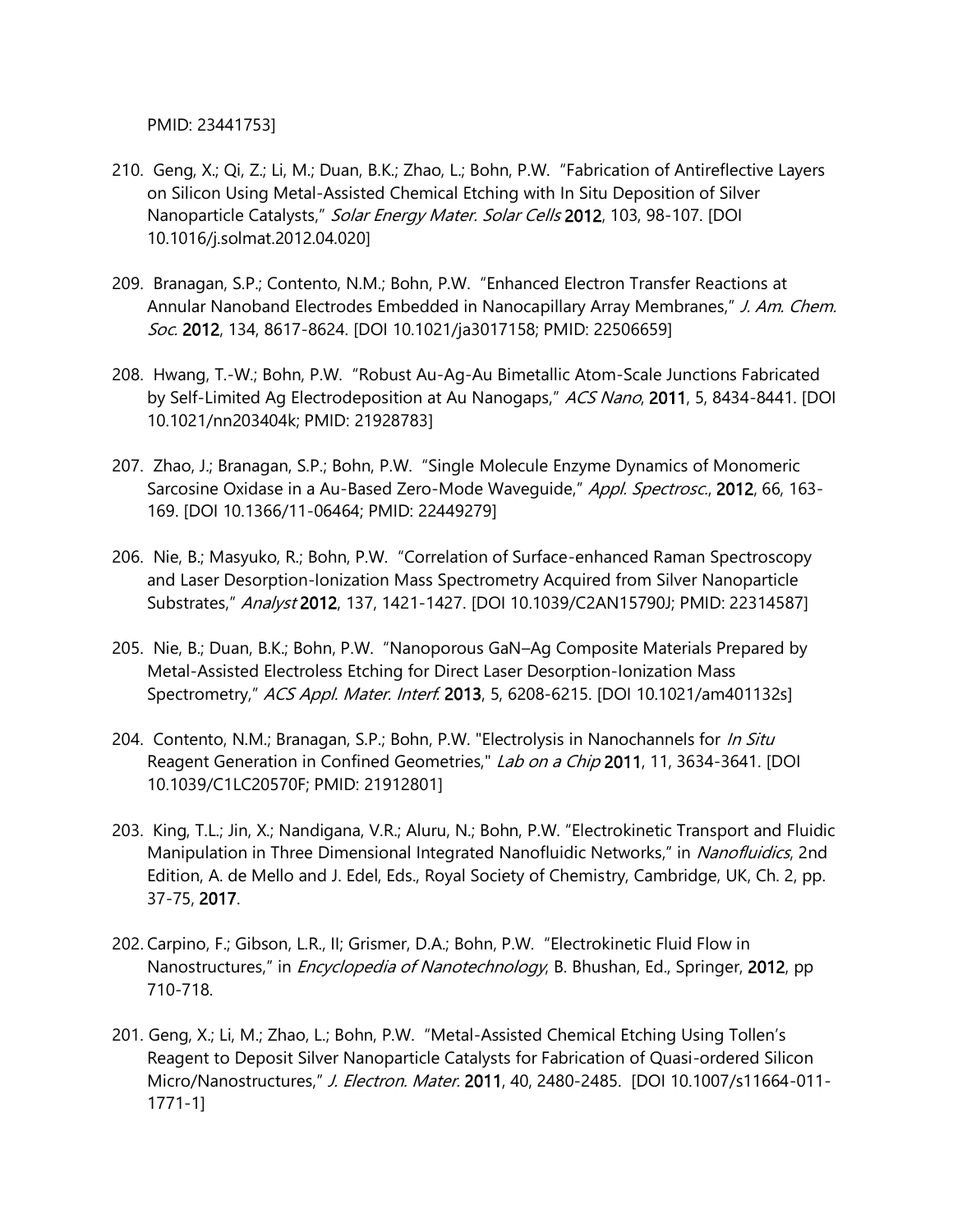- 200. Duan, B.; Zhang, J.; Bohn, P.W. "Conductance-Based Chemical Sensing in Metallic Nanowires and Metal-Semiconductor Nanostructures," Analyt. Chem. 2012, 84, 2-8. [DOI 10.1021/ac201240w; PMID: 21838270]
- 199. Bohn, P.W.; Paull, B. "From discovery to recovery Analyst and Analytical Methods working together for the analytical community," Analyst 2011, 136, 429-430. [DOI 10.1039/C0AN90013C]
- 198. Elliott, L.C.C.; Barhoum, M.; Harris, J.M.; Bohn, P.W. "Single Molecule Tracking Studies of Lower Critical Solution Temperature Transition Behavior in Poly(N-isopropylacrylamide)," Langmuir 2011, 27, 11037-11043. [DOI 10.1021/la201753v; PMID: 21770465]
- 197. Elliott, L.C.C.; Barhoum, M.; Harris, J.M.; Bohn, P.W. "Trajectory Analysis of Single Molecules Exhibiting non-Brownian Motion" Phys. Chem. Chem. Phys. 2011, 13, 4326-4334. [DOI 10.1039/C0CP01805H; PMID: 21258684]
- 196. Branagan, S.P.; Contento, N.; Bohn, P.W. "Metals In Microfluidics Coupling Plasmonics, Electron Transfer And Nanofluidics In A Monolithic Structure," Hilton Head 2010 – A Solid State Sensors, Actuators and Microsystems Workshop Technical Digest, Transducer Research Foundation, San Diego, CA, 2010.
- 195. Shi, P.; Zhang, J.; Lin, H.-Y.; Bohn, P.W. "The Effect of Molecular Adsorption on Electrical Conductance of Single Au Nanowires Fabricated by Electron Beam Lithography and Focused Ion Beam Etching," Small 2010, 6, 2598-2603. [DOI 10.1002/smll.201001295; PMID: 20957763]
- 194. Bohn, P.W., "Analytical Sciences An Endless Horizon," Analyst 2010, 135, 439-440. [DOI 10.1039/C002392M]
- 193. Shi, P.; Bohn, P.W., "Electrochemical Control of Stability and Restructuring Dynamics in Au-Ag-Au and Au-Cu-Au Bimetallic Atom-Scale Junctions," ACS Nano 2010, 4, 2946-2954. [DOI 10.1021/nn1003716; PMID: 20394406]
- 192. Li, Z.; Chu, L.-Q.; Sweedler, J.V.; Bohn, P.W., "Spatial Correlation of Confocal Raman Scattering and Secondary Ion Mass Spectrometric Molecular Images of Lignocellulosic Materials," Analyt. Chem. 2010, 82, 2608-2611. [DOI 10.1021/ac100026r; PMID: 20205411]
- 191. Duan, B.; Bohn, P.W., "High Sensitivity Hydrogen Sensing with Pt-Decorated Porous Gallium Nitride Prepared by Metal-Assisted Electroless Etching," Analyst, 2010, 135, 902-907. [DOI 10.1039/B926182F; PMID: 20369215]
- 190. Piruska, A.; Branagan, S.P.; Minnis, A.B.; Wang, Z.; Cropek, D.M.; Sweedler, J.V.; Bohn, P.W., "Electrokinetic control of fluid transport in gold coated nanocapillary array membranes in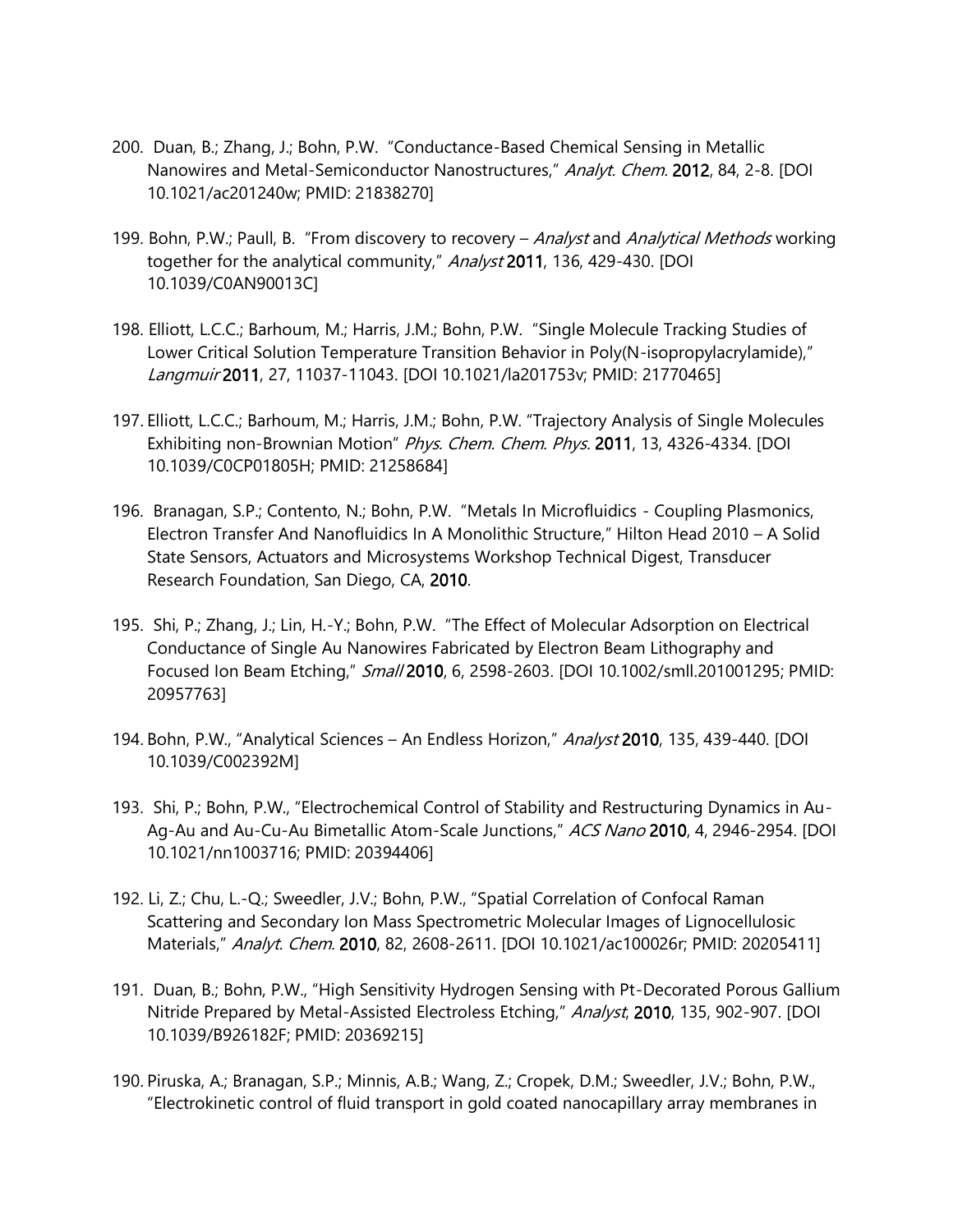hybrid nanofluidic-microfluidic devices," Lab Chip 2010, 10, 1237-1244. [DOI 10.1039/B924164G; PMID: 20445875]

- 189. Terrill, R.H.; Wang, X.; Bohn, P.W., "Electrochemical Mapping for Polymer Chemical and Physical Gradients," in *Soft Matter Gradients*, J. Genzer, Ed., John Wiley & Sons, New York, 2012, Ch. 9, pp. 229-256.
- 188. Branagan, S.P.; Bohn, P.W., "Wavevector-Resolved Monochromatic Spectral Imaging of Extraordinary Optical Transmission Through Subwavelength Aperture Arrays," Opt. Express 2009, 17, 18995-19005. [DOI 10.1364/OE.17.018995; PMID: 20372633]
- 187. Piruska, A.; Gong, M.; Sweedler, J.V.; Bohn, P.W., "Nanofluidics in chemical analysis," Chem. Soc. Rev. 2010, 39, 1060-1072. [DOI 10.1039/B900409M; PMID: 20179825]
- 186. Chu, L.; Masyuko, R.; Sweedler, J.V.; Bohn, P.W., "Base-Induced Delignification of Miscanthus x Giganteus Studied by Three-Dimensional Confocal Raman Imaging," Biores. Technol. 2010, 101, 4919-4925. [DOI 10.1016/j.biortech.2009.10.096; PMID: 20022489]
- 185. Li, Z.; Bohn, P.W.; Sweedler, J.V., "Comparison of Sample Pretreatments for Laser Desorption-Ionization and Secondary Ion Mass Spectrometry Imaging of Miscanthus x Giganteus," Biores. Technol. 2010, 101, 5578-5585. [DOI 10.1016/j.biortech.2010.01.136; PMID: 20171881]
- 184. Kim, B.; Yang, J.; Gong, M.; Flachsbart, B.R.; Shannon, M.A.; Bohn, P.W.; Sweedler, J.V., "Multidimensional Separation of Chiral Amino Acid Mixtures in a Multilayered Three-Dimensional Hybrid Microfluidic/Nanofluidic Device," Analyt. Chem. 2009, 81, 2715-2722. [DOI 10.1021/ac802630p; PMID: 19271741]
- 183. King, T.L.; Gatimu, E.N.; Bohn, P.W., "Single nanopore transport of synthetic and biological polyelectrolytes in three-dimensional hybrid microfluidic/nanofluidic devices," Biomicrofluidics 2009, 3, 012004 (1-11). [DOI 10.1063/1.3059546; PMID: 19693385]
- 182. Gong, M.; Bohn, P.W.; Sweedler, J.V., "Centrifugal Sedimentation for Selectively Packing Channels with Silica Microbeads in Three-Dimensional Micro/Nanofluidic Devices," Analyt. Chem. 2009, 81, 2022-2026. [DOI 10.1021/ac802418d; PMID: 19182940]
- 181. Wang, Z.; King, T.L.; Branagan, S.P.; Bohn, P.W., "Enzymatic activity of surface-immobilized horseradish peroxidase confined to micrometer-nanometer-scale structures in nanocapillary array membranes," Analyst 2009, 134, 851-859. [DOI 10.1039/B815590A; PMID: 19381375]
- 180. Bohn, P.W. "Nanoscale Control and Manipulation of Molecular Transport in Chemical Analysis," Ann. Rev. Analyt. Chem. 2009, 2, 279-296. [DOI 10.1146/annurev-anchem.060908- 155130; PMID: 20636063]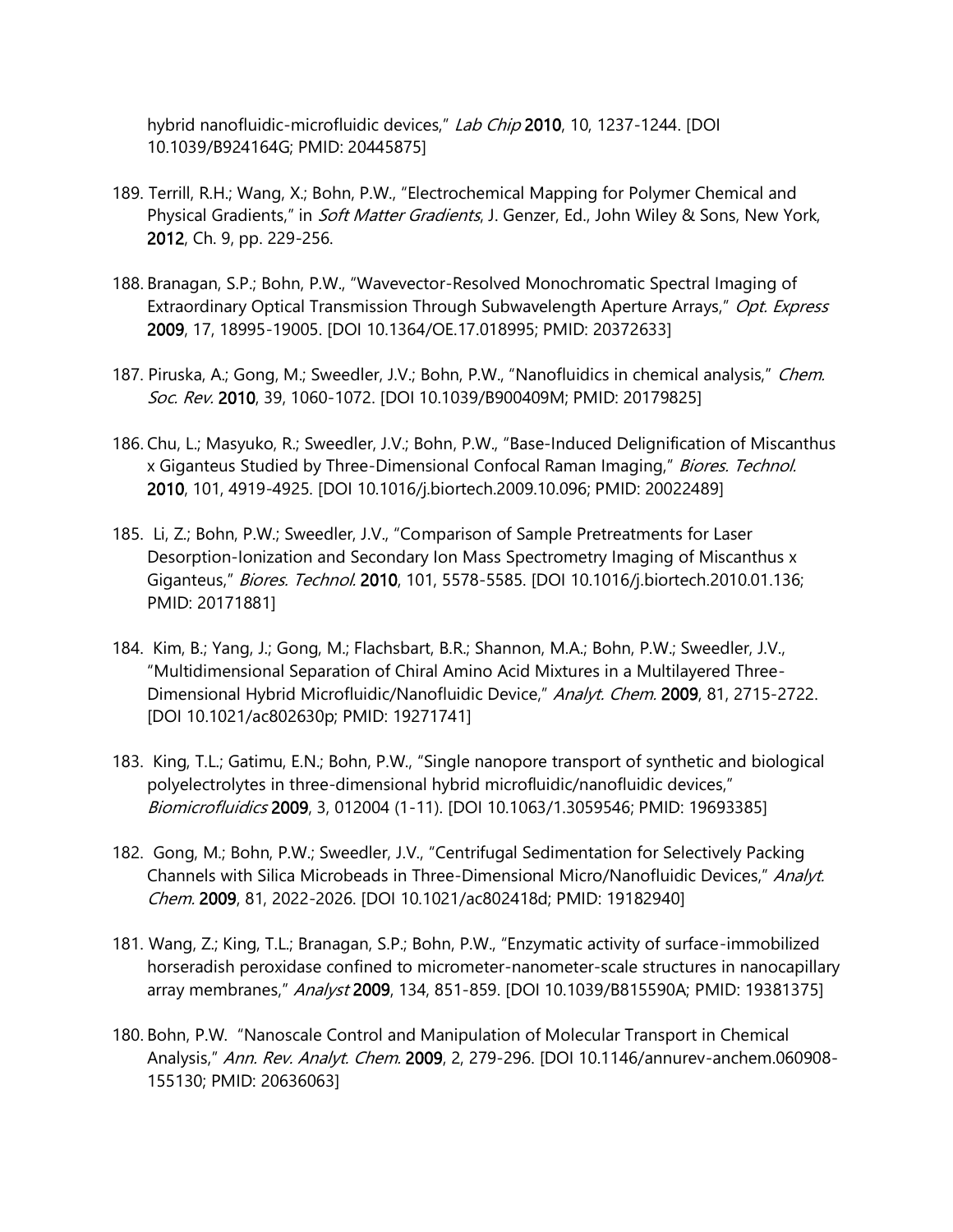- 179. Gatimu, E.N.; Jin, X.; Aluru, N.; Bohn, P.W. "Perturbation of Microfluidic Transport Following Electrokinetic Injection through a Nanocapillary Array Membrane. Injection and Biphasic Recovery," J. Phys. Chem. C2008, 112, 19242-19247. [DOI 10.1021/jp806257d]
- 178. Shi, P.; Bohn, P. "Stable Atom-Scale Junctions on Silicon Fabricated by Kinetically-Controlled Electrochemical Deposition and Dissolution," ACS Nano 2008, 2, 1581-1588. [DOI 10.1021/nn8002955; PMID: 19206360]
- 177. Piruska, A.; Branagan, S.; Cropek, D.M.; Sweedler, J.V.; Bohn, P.W. "Electrokinetically Driven Fluidic Transport in Integrated Three-Dimensional Microfluidic Devices Incorporating Gold-Coated Nanocapillary Array Membranes," Lab Chip, 2008, 8, 1625-1631. [DOI 10.1039/B805768K; PMID: 18813383]
- 176. King, T.L.; Jin, X.; Aluru, N.; Bohn, P.W. "Molecular Transport and Fluidic Manipulation in Three Dimensional Integrated Nanofluidic Networks," in Nanofluidics, A. de Mello and J. Edel, Eds., Royal Society of Chemistry, Cambridge, UK, 2008, Ch. 4, pp. 65-88.
- 175. Dalavoy, T.S.; Wernette, D.P.; Sweedler, J.V.; Lu, Y.; Flachsbart, B.R.; Bohn, P.W.; Cropek, D.M. "Immobilization of DNAzyme catalytic beacons on PMMA for Pb2+ detection," Lab Chip, 2008, 8, 786-793. [DOI 10.1039/b718624j; PMID: 18432350]
- 174. Wernette, D.P.; Liu, J.; Bohn, P.W.; Lu, Y. "Functional-DNA–Based Nanoscale Materials and Devices for Sensing Trace Contaminants in Water," MRS Bull. 2008, 33, 34-41. [DOI 10.1557/mrs2008.12]
- 173. Jin, X.; Joseph, S.; Gatimu, E.N.; Bohn, P.W.; Aluru, N. "Induced electrokinetic transport in micro-nanofluidic interconnect devices," Langmuir 2007, 23, 13209-13222. [DOI 10.1021/la702326v]
- 172. Shannon, M.A.; Bohn, P.W.; Elimelech, M.; Georgiadis, J.G.; Mariñas, B. Mayes, A.M. "New Science and Technology for Water Purification in the Coming Decades," Nature, 2008, 452, 301-310. [DOI 10.1038/nature06599; PMID: 18354474]
- 171. Williamson, T.L.; Díaz, D.J.; Bohn, P.W. "Preparation and Properties of Porous GaN Fabricated by Metal-Assisted Electroless Etching," in Porous Silicon Carbide and Gallium Nitride, R.M. Feenstra and C.E.C. Wood, Eds., John Wiley & Sons, New York, 2008, Ch. 4, pp. 77-100.
- 170. Gong, M.; Flachsbart, B.R.; Shannon, M.A.; Bohn, P.W.; Sweedler, J.V. "Fluidic Communication between Multiple Vertically Segregated Microfluidic Channels Connected by Nanocapillary Array Membranes," *Electrophoresis*, 2008, 29, 1237-1244. [DOI 10.1002/elps.200700486; PMID: 18288777]
- 169. Prakash, S.; Piruska, A.; Gatimu, E.N.; Bohn, P.W.; Sweedler, J.V.; Shannon, M.A. "Nanofluidics: Systems and Applications," IEEE Sensors J., 2008, 8, 441-450. [DOI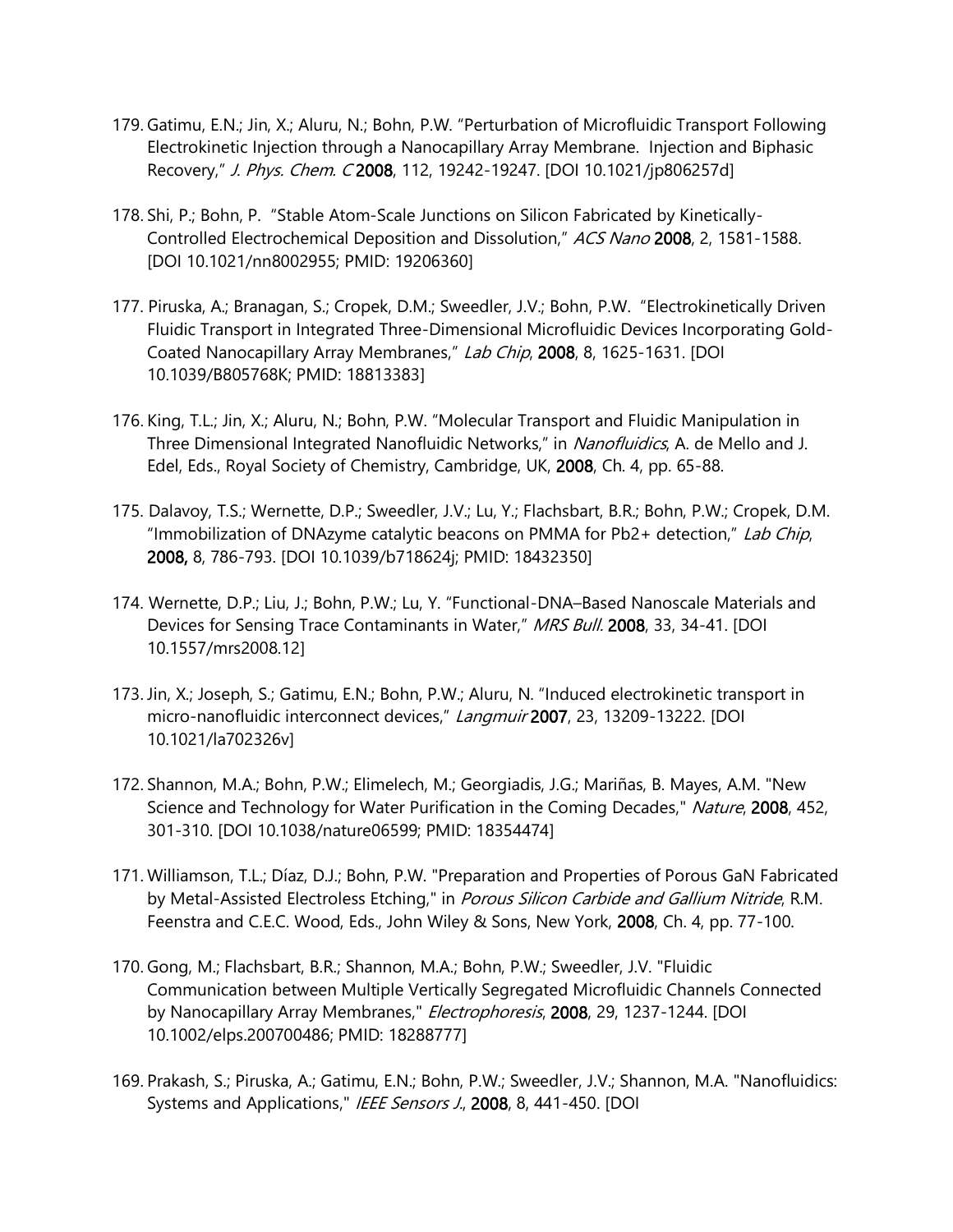10.1109/JSEN.2008.918758]

- 168. Wernette, D.P.; Mead, C.; Bohn, P.W.; Lu, Y. " Surface Immobilization of Catalytic Molecular Beacons Based on Ratiometric Fluorescent DNAzyme Sensors - A Systematic Study," Langmuir 2007, 23, 9513-9521. [DOI 10.1021/la701303k; PMID: 17676880]
- 167. Iannacone, J.; Kim, B.-Y.; Sweedler, J.V.; King, T.L.; Bohn, P.W. "Manipulating mass limited samples using hybrid microfluidic/nanofluidic networks," in *Biological Applications of* Microfluidics, F.A. Gomez, Ed., John Wiley & Sons, New York, 2008, Ch. 23, pp. 451-472.
- 166. Gong, M.; Kim, B.-Y.; Flachsbart, B.R.; Shannon, M.A.; Bohn, P.W.; Sweedler, J.V. "An On-Chip Fluorogenic Enzyme Assay Using a Multilayer Microchip Interconnected with Nanocapillary Array Membranes," IEEE Sensors J., 2008, 8, 601-607. [DOI 10.1109/JSEN.2008.918912]
- 165. Kim, B.-Y.; Swearingen, C.B.; Ho, J.A.; Romanova, E.V.; Bohn, P.W.; Sweedler, J.V. "Direct Immobilization of Fab' in Nanocapillaries for Manipulating Mass Limited Samples," J. Am. Chem. Soc. 2007, 129, 7620-7626. [DOI 10.1021/ja070041w; PMID: 17530757]
- 164. Gatimu, E.N.; King, T.L.; Sweedler, J.V.; Bohn, P.W. "Three-Dimensional Integrated Microfluidic Architectures Enabled through Electrically Switchable Nanocapillary Array Membranes," Biomicrofluidics 2007, 1, 021502(1-11). [DOI 10.1063/1.2732208; PMID: 19693375]
- 163. Wang, X.; Bohn, P.W. "Spatiotemporally controlled formation of two-component counterpropagating lateral graft density gradients of mixed polymer brushes on planar Au surfaces," Adv. Mater. 2007, 19, 515-520. [DOI 10.1002/adma.200601516]
- 162. Lokuge, I.; Wang, X.; Bohn, P.W. "Temperature Controlled Flow Switching in Nanocapillary Array Membranes Mediated by Poly(N-isopropylacrylamide) Polymer Brushes Grafted by Atom Transfer Radical Polymerization," Langmuir 2007, 23, 305-311. [DOI 10.1021/la060813m; PMID: 17190519]
- 161. Wang, X.; Bohn, P.W. "Nanometer-Scale Spatiotemporal Control of Structure and Properties in Grafted Polymer Films by In-Plane Electrochemical Gradient Formation," Proceedings of the 3rd Conference on the Foundations of Nanoscience (FNANO06): Self-Assembled Architectures and Devices, 2006, 4-9.
- 160. Chattopadhyay, S.; Bohn, P.W. " Surfactant-Induced Modulation of Light Emission in Porous Silicon Produced by Metal-Assisted Electroless Etching," Analyt. Chem. 2006, 78, 6058-6064. [DOI 10.1021/ac060411j; PMID: 16944884]
- 159. Gatimu, E.N.; Sweedler, J.V.; Bohn, P.W. "Nanofluidics and the role of nanocapillary array membranes in mass-limited chemical analysis," Analyst 2006, 131, 705-709. [DOI 10.1039/B600158K; PMID: 16732357]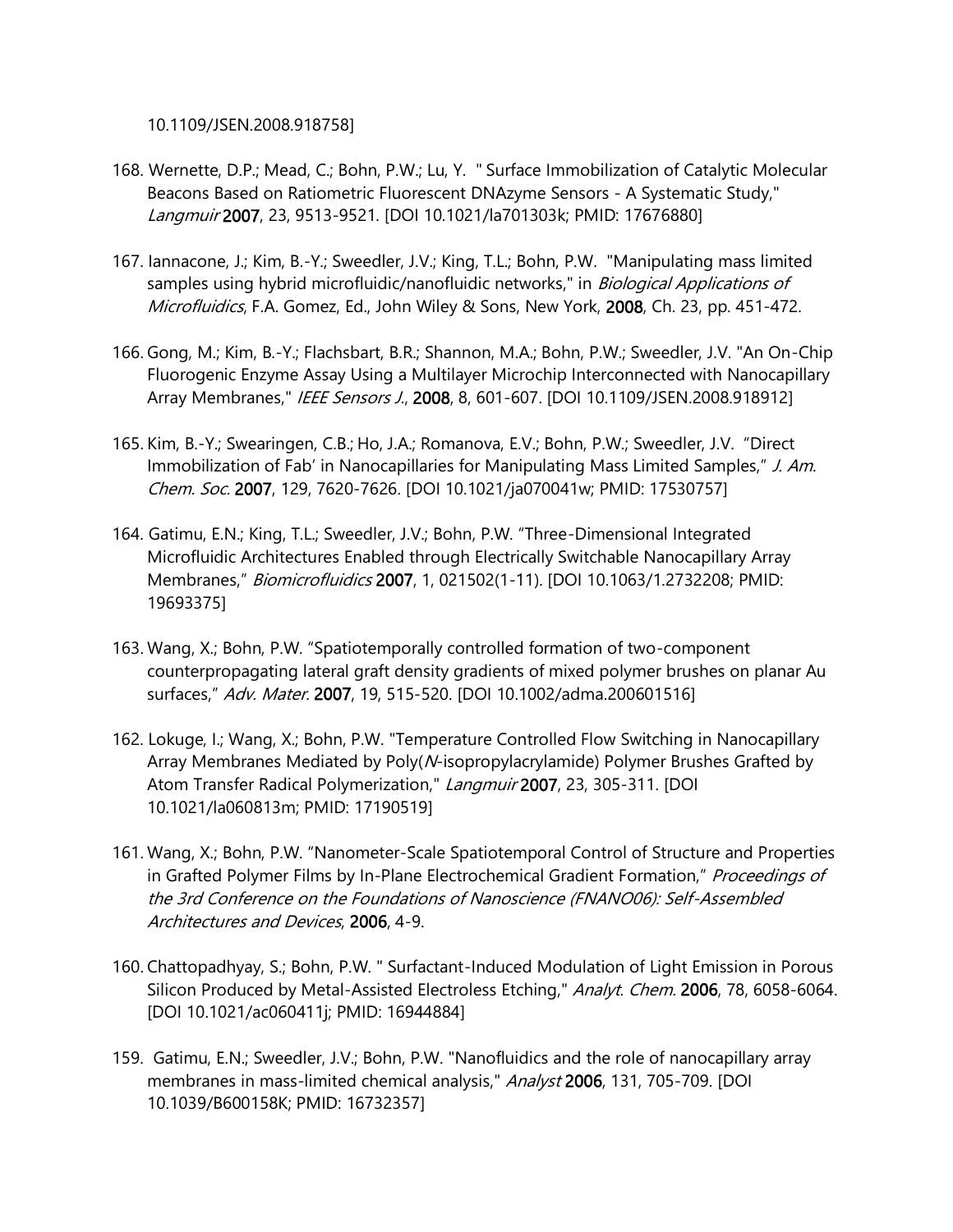- 158. Guo, X.; Williamson, T.L.; Bohn, P.W. "Enhanced ultraviolet photoconductivity in porous GaN prepared by metal-assisted electroless etching," Solid State Comm. 2006, 140, 159-162. [DOI 10.1016/j.ssc.2006.08.003]
- 157. Kirk, J.S.; Sweedler, J.V.; Bohn, P.W. "Nanofluidic injection and heterogeneous kinetics of organomercaptan surface displacement reactions on colloidal gold in a microfluidic stream," Analyt. Chem., 2006, 78, 2335-2341. [DOI 10.1021/ac0518147; PMID: 16579617]
- 156. Flachsbart, B.R.; Wong, K.; Iannacone, J.M.; Abante, E.N.; Vlach, R.L.; Rauchfuss, P.A.; Yasunaga, T.W.; Bohn, P.W.; Sweedler, J.V.; Shannon, M.A. "Design and Fabrication of a Multilayered Polymer Microfluidic Chip with Nanofluidic Interconnects via Adhesive Contact Printing," *Lab on a Chip* 2006, 6, 667-674. [DOI 10.1039/B514300D; PMID: 16652183]
- 155. Wang, X.; Tu, H.; Braun, P.V.; Bohn, P.W. "Length scale heterogeneity in lateral gradients of poly(N-isopropylacrylamide) polymer brushes prepared by surface-initiated atom transfer radical polymerization coupled with in-plane electrochemical potential gradients," *Langmuir* 2006, 22, 817-823. [DOI 10.1021/la052741p; PMID: 16401136]
- 154. Wernette, D.P.; Swearingen, C.B.; Cropek, D.M.; Lu, Y.; Sweedler, J.V.; Bohn, P.W. "Incorporation of a DNAzyme into Au-coated Nanocapillary Array Membranes with an Internal Standard for Pb(II) Sensing," Analyst 2006, 131, 41-47. [DOI 10.1039/b510071b; PMID: 16365661]
- 153. Iannacone, J.M.; Jakubowski, J.A.; Bohn, P.W.; Sweedler, J.V. "A Multilayer Poly(dimethylsiloxane) Electrospray Ionization Emitter for Sample Injection and On-line Mass Spectrometric Detection," Electrophoresis 2005, 26, 4684-4690. [DOI 10.1002/elps.200500498; PMID: 16278909]
- 152. Williamson, T.L.; Guo, X.; Zukoski, A.; Sood, A.; Díaz, D.J.; Bohn, P.W. "Porous GaN as a template to produce surface enhanced Raman scattering (SERS)-active surfaces," J. Phys. Chem. B 2005, 109, 20186-20191. [DOI 10.1021/jp0534939; PMID: 16853609]
- 151. Díaz, D.J.; Williamson, T.L; Guo, X.; Sood, A.; Bohn, P.W. "Electroless Deposition of Au and Pt for Metallization of the Intrapore Space in Porous GaN," Thin Solid Films 2006, 514, 120-126. [DOI 10.1016/j.tsf.2006.02.098]
- 150. Romanova, E.; Oxley, S.P.; Rubakhin, S.S.; Bohn, P.W.; Sweedler, J.V. "Self-Assembled Monolayers of Alkanethiols on Gold Modulate Electrophysiological Parameters and Cellular Morphology of Cultured Neurons," Biomaterials 2005, 27, 1665-1669. [DOI 10.1016/j.biomaterials.2005.09.016; PMID: 16197993]
- 149. Fa, K.; Tulock, J.J.; Sweedler, J.V.; Bohn, P.W. "Profiling pH Gradients across Nanocapillary Array Membranes Connecting Microfluidic Channels," J. Am. Chem. Soc. 2005, 127, 13928-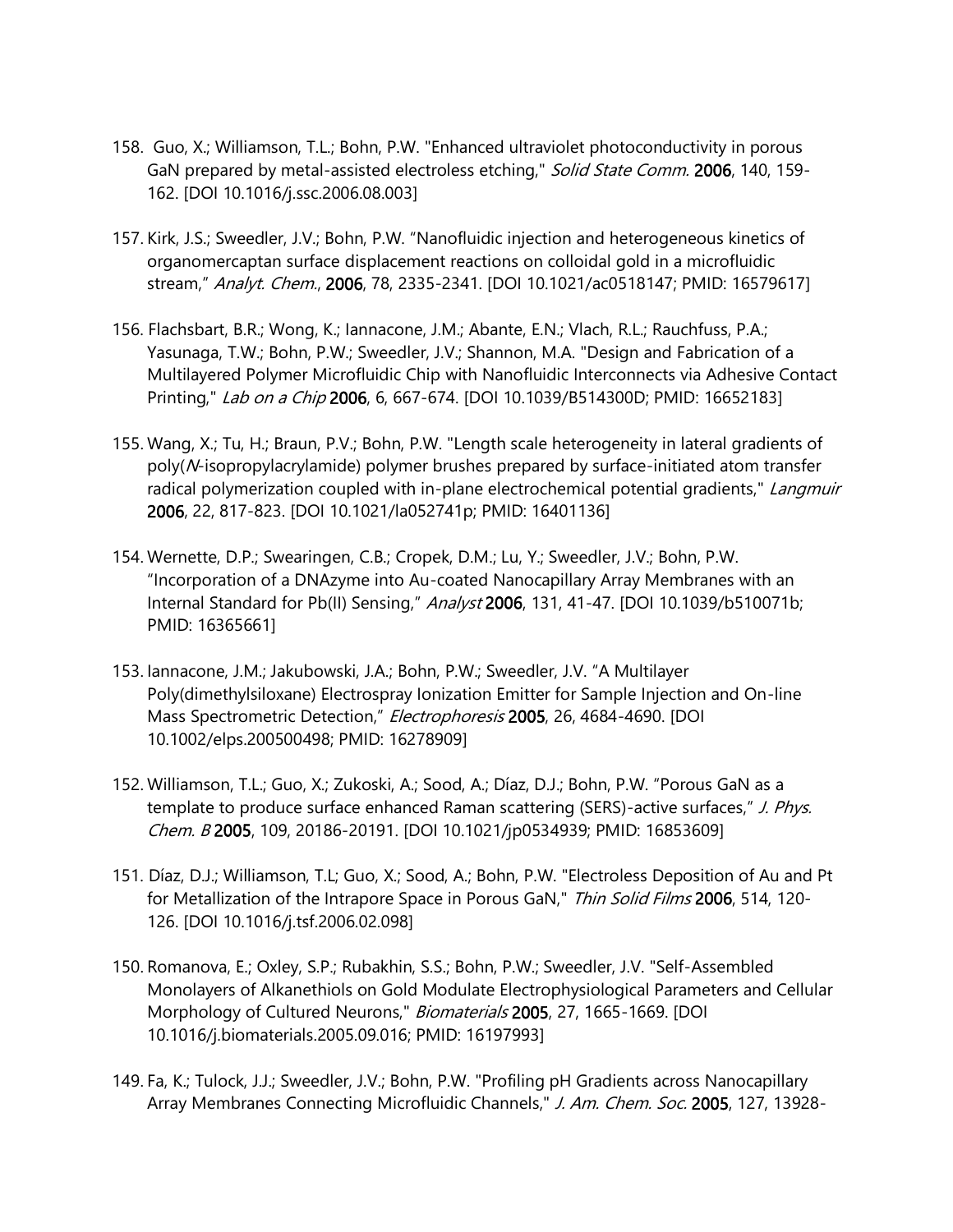13933. [DOI 10.1021/ja052708p; PMID: 16201814]

- 148. Wang, X.; Haasch, R.T.; Bohn, P.W. "Anisotropic Hydrogel Thickness Gradient Films Derivatized to Yield Three-Dimensional Composite Materials," Langmuir 2005, 21, 8452-8459. [DOI 10.1021/la0580053; PMID: 16114956]
- 147. Wang, Q.; Bohn, P.W. "Surface Composition Gradients of Immobilized Cell Signaling Molecules. Epidermal Growth Factor on Gold," Thin Solid Films 2006, 513, 338-346. [DOI 10.1016/j.tsf.2006.01.067]
- 146. Chatterjee, A.N.; Cannon, D.M Jr.; Gatimu, E.N; Sweedler, J.V.; Aluru, N.R.; Bohn, P.W. "Modeling and Simulation of Ionic Currents in Three-Dimensional Microfluidic Devices with Nanofluidic Interconnects," J. Nanopart. Res. 2005, 7, 507-516. [DOI 10.1007/s11051-005-5133-x]
- 145. Chang, I.H.; Tulock,J.J.; Liu, J.; Kim, W.S.; Cannon, D.M. Jr.; Lu, Y.; Bohn, P.W.; Sweedler, J.V.; Cropek, D.M. "Miniaturized Lead Sensor Based on a Lead Specific Catalytic DNAzyme in a Nanocapillary Interconnected Microfluidic Device," Environm. Sci. Technol., 2005, 39, 3756-3761. [DOI 10.1021/es.040505f; PMID: 15952382]
- 144. Castle, P.J.; Bohn, P.W. "Interfacial Scattering at Electrochemically Fabricated Atom-Scale Junctions between Thin Gold Film Electrodes in a Microfluidic Channel," Analyt. Chem. 2005, 77, 243-249. [DOI 10.1021/ac040134l; PMID: 15623302]
- 143. Lokuge, I.S.; Bohn, P.W. "Voltage-Tunable Volume Transitions in Nanoscale Films of Poly(hydroxyethylmethacrylate) Surface Grafted onto Gold," Langmuir 2005, 21, 1979-1985. [DOI 10.1021/la0400914; PMID: 15723498]
- 142. Swearingen, C.B.; Wernette, D.P.; Cropek, D.M.; Lu, Y.; Sweedler, J.V.; Bohn, P.W. "Immobilization of a Catalytic DNA Molecular Beacon on Au for Pb(II) Detection," Analyt. Chem. 2005, 77, 442-448. [DOI 10.1021/ac0401016; PMID: 15649039]
- 141. Chattopadhyay, S.; Bohn, P.W. "Direct-Write Patterning of Microstructured Porous Silicon Arrays by Focused Ion Beam Pt Deposition and Metal-Assisted Electroless Etching," J. Appl. Phys. 2004, 96, 6888-6894. [DOI 10.1063/1.1806992]
- 140. Cannon, D.M. Jr.; Flachsbart, B.R.; Shannon, M.A.; Sweedler, J.V.; Bohn, P.W.; "Fabrication of single nanofluidic channels in poly(methylmethacrylate) films via focused-ion beam milling for use as molecular gates," Appl. Phys. Lett., 2004, 85, 1241-1243. [DOI 10.1063/1.1780605]
- 139. Tulock, J.J.; Shannon, M.A.; Bohn, P.W.; Sweedler, J.V. "Microfluidic Separation and Gateable Fraction Collection for Mass-Limited Samples," Analyt. Chem. 2004, 76, 6419-6425. [DOI 10.1021/ac049601p; PMID: 15516136]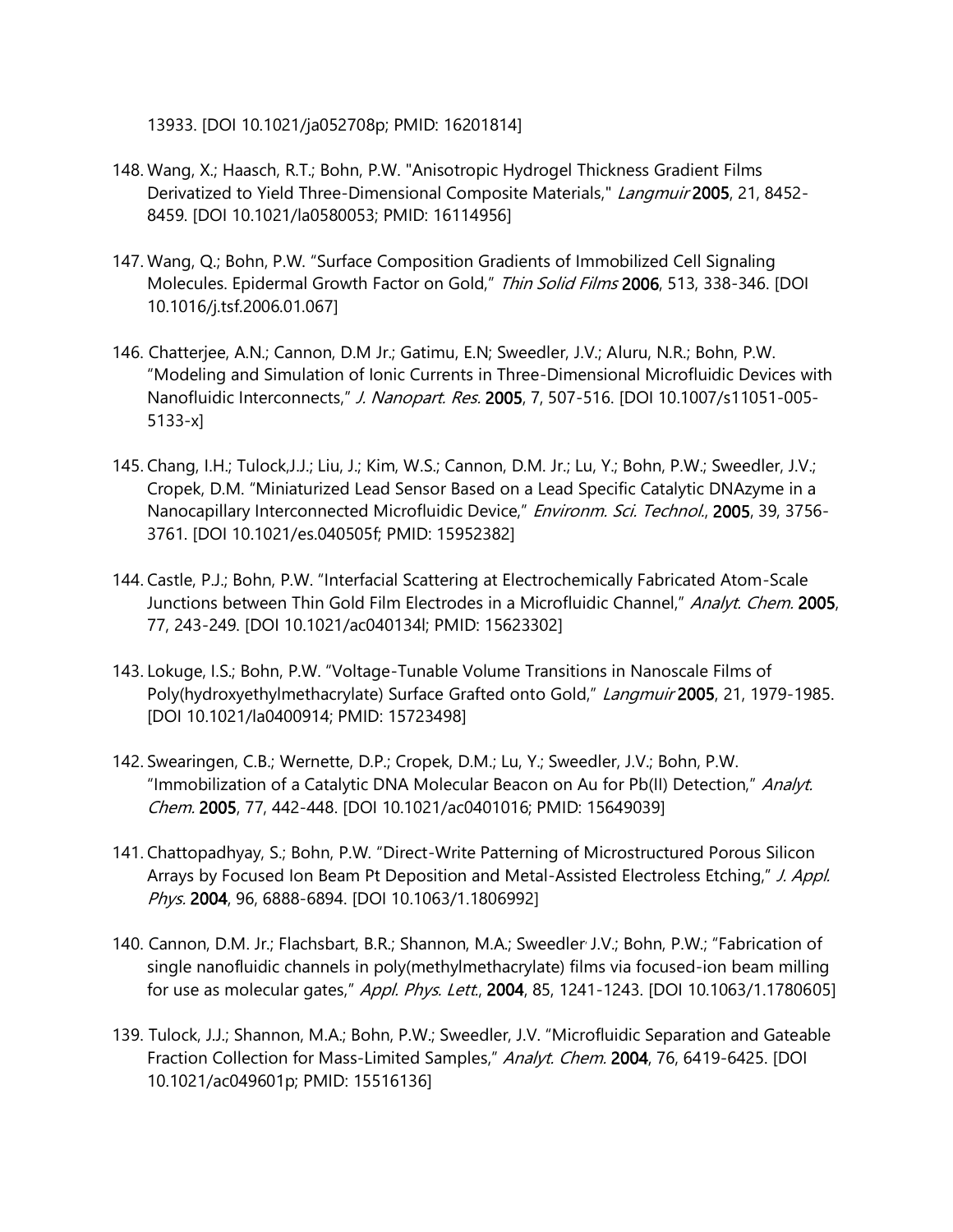- 138. Wang, X.; Bohn, P.W. "Anisotropic in-plane gradients of poly(acrylic acid) formed by electropolymerization with spatiotemporal control of the electrochemical potential," J. Amer. Chem. Soc. 2004, 126, 6825-6832. [DOI 10.1021/ja0400436; PMID: 15161311]
- 137. Coleman, B.D.; Finnegan, N.; Bohn, P.W., "Factors Influencing the Interfacial Width of Copper Gradients on Gold Produced by Spatiotemporal Control of the In-Plane Electrochemical Potential Distribution. Electrode Geometry and Plating Solution Composition," J. Electroanalyt. Chem. Interf. Electrochem., 2004, 571, 139-148. [DOI 10.1016/j.jelechem.2004.05.004]
- 136. Swint, A.L.; Bohn, P.W. "Effect of the Interfacial Chemical Environment on In-Plane Electronic Conduction of Indium Tin Oxide: Role of Surface Charge, Dipole Magnitude and Carrier Injection," Langmuir, 2004, 20, 4076-4084. [DOI 10.1021/la0304159; PMID: 15969400]
- 135. Williamson, T.L.; Díaz, D.J.; Bohn, P.W.; Molnar, R.J. "Structure-Property Relationships in Porous GaN Generated by Pt-Assisted Electroless Etching Studied by Raman Spectroscopy," J. Vac. Sci. Technol. B, 2004, 22, 925-931. [DOI 10.1116/1.1695335]
- 134. Kirk, J.S.; Bohn, P.W. "Surface Adsorption and Transfer of Organomercaptans to Colloidal Gold and Direct Identification by Matrix Assisted Laser Desorption/Ionization Mass Spectrometry, J. Am. Chem. Soc. 2004, 126, 5920-5926. [DOI 10.1021/ja030573m]
- 133. Coleman, B.D.; Finnegan, N.; Bohn, P.W. "Sharply-Defined Lateral Composition Gradients of Copper on Gold by Spatiotemporal Control of the In-Plane Electrochemical Potential Distribution," Thin Solid Films 2004, 467, 121-126. [DOI 10.1016/j.tsf.2004.04.053]
- 132. Yeoh, T.S.; Swint, R.B.; Elarde, V.C.; Coleman, J.J.; Rittenhouse, T.L.; Bohn, P.W. "InAs Quantum Dot and Nanowhisker Formation by Metalorganic Chemical Vapor Deposition in Porous Materials," Third IEEE Conference on Nanotechnology, 2003. IEEE-NANO 2003. 2003, Volume: 1, 12-14 Aug. 2003. [DOI 10.1109/NANO.2003.1231733]
- 131. Wang, Q.; Jakubowski, J.A.; Sweedler, J.V.; Bohn, P.W. "Quantitative Submonolayer Spatial Mapping of Arg-Gly-Asp-containing Peptide Organomercaptan Gradients on Gold with Matrix-Assisted Laser Desorption/Ionization Mass Spectrometry," Analyt. Chem. 2004, 76, 1-8. [DOI 10.1021/ac030335+; PMID: 14697025]
- 130. Rittenhouse, T.L.; Hossain, T.K.; Lindesay, J.; Marcus, A.; Bohn, P.W.; Adesida, I. "Surface-state Origin for the Blueshifted Emission of Anodically Etched Porous Silicon Carbide," J. Appl. Phys. 2004, 95, 490-496. [DOI 10.1063/1.1634369]
- 129. Swint, A.L.; Bohn, P.W. "Effect of Acidic and Basic Surface Dipoles on the Depletion Layer of Indium Tin Oxide as Measured by In-Plane Conductance," Appl. Phys. Lett. 2004, 84, 61-63. [DOI 10.1063/1.1638630]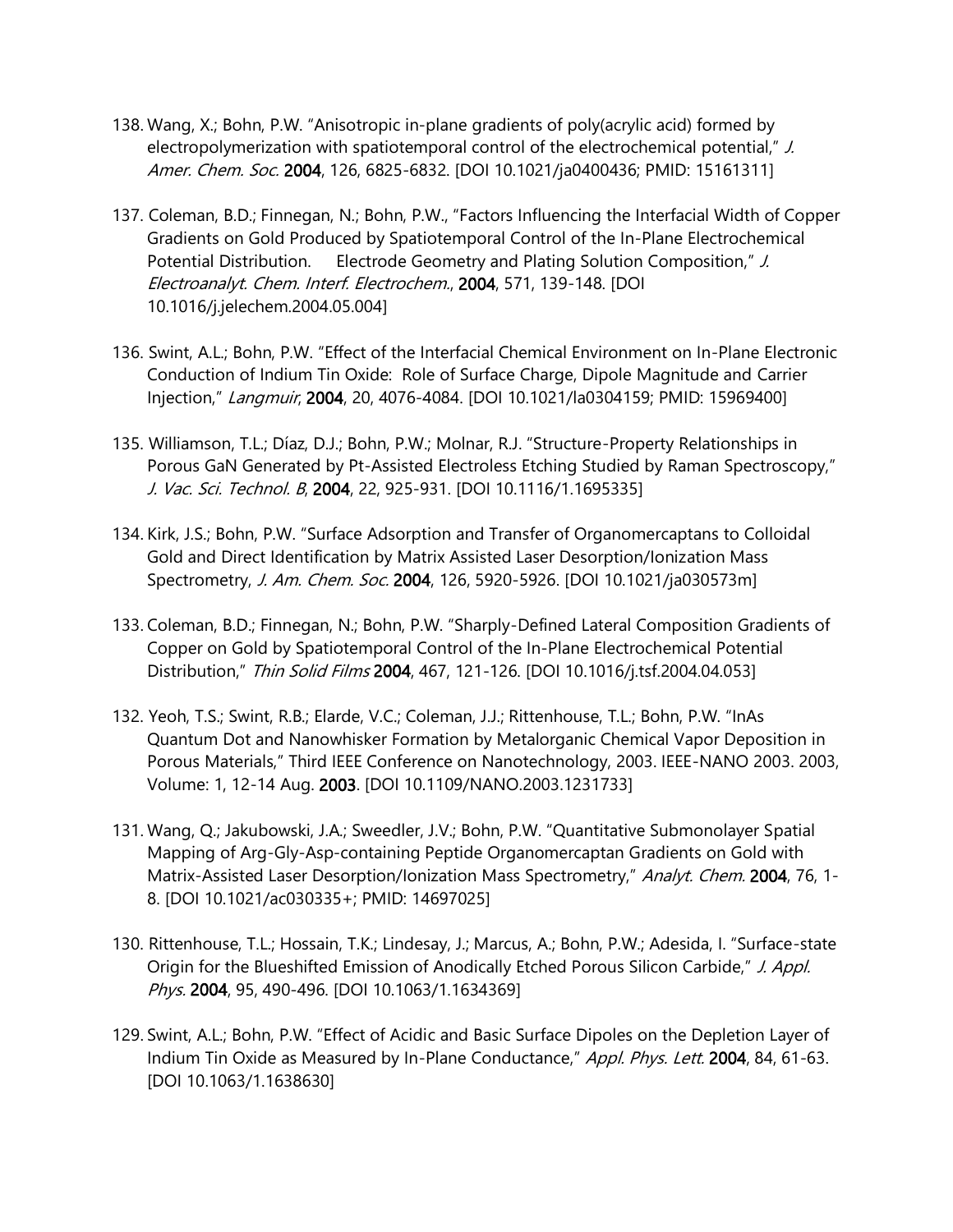- 128. Díaz, D.J.; Williamson, T.L.; Adesida, I.; Bohn, P.W.; Molnar, R.J. "Morphology Evolution and Luminescence Properties of Porous GaN Generated Via Pt-Assisted Electroless Etching of HVPE GaN on Sapphire. An Atomic Force Microscopy, Electron Microscopy and Cathodoluminescence Spectroscopy Study," J. Appl. Phys. 2003, 94, 7526-7534. [DOI 10.1063/1.1628833]
- 127. Kuo, T.C.; Kim, H.K.; Cannon, D.M. Jr.; Shannon, M.A.; Sweedler, J.V.; Bohn, P.W. "Nanocapillary arrays effect mixing and reaction in multilayer fluidic structures," Angew. Chem. Intl. Ed. 2004, 43, 1862-1865. [DOI 10.1002/anie.200353279; PMID: 15054797]
- 126. Wang, Q.; Bohn, P.W. "Active Spatiotemporal Control of Arg-Gly-Asp-containing Tetradecapeptide Organomercaptans on Gold with In-Plane Electrochemical Potential Gradients," J. Phys. Chem. B, 2003, 107, 12578-12584. [DOI 10.1021/jp030329h]
- 125. Rittenhouse, T.L.; Bohn, P.W.; Adesida, I. "Structural and spectroscopic characterization of porous silicon carbide formed by Pt-assisted electroless chemical etching," Solid State Comm. 2003, 126, 245-250. [DOI 10.1016/S0038-1098(03)00130-3]
- 124. Plummer, S.T.; Wang, Q.; Bohn, P.W.; Stockton, R.; Schwartz, M.A. "Electrochemically-Derived Gradients of the Extracellular Matrix Protein Fibronectin on Gold," Langmuir 2003, 19, 7528-7536. [DOI 10.1021/la030075r]
- 123. Cannon, D.M. Jr.; Kuo, T.C.; Sweedler, J.V.; Shannon, M.A.; Bohn, P.W. "Nanocapillary Array Interconnects for Gated Analyte Injections and Electrophoretic Separations in Multilayer Microfluidic Architectures," Analyt. Chem. 2003, 75, 2224-2230. [DOI 10.1021/ac020629f; PMID: 12918959]
- 122. Inoki, C.K.; Kuan, T.S.; Lee, C.D.; Sagar, A.; Feenstra, R.M.; Koleske, D.D.; Díaz,D.J.; Bohn, P.W.; Adesida, I. "Growth of GaN on Porous SiC and GaN Substrates," J. Electron. Mater. 2003, 32, 855-860. [DOI 10.1007/s11664-003-0200-5]
- 121. Balss, K.M.; Kuo, T.C.; Bohn, P.W. "Direct Chemical Mapping of Electrochemically Generated Spatial Composition Gradients on Thin Gold Films with Surface-Enhanced Raman Spectroscopy," J. Phys. Chem. B 2003, 107, 994-1000. [DOI 10.1021/jp021875y]
- 120. Díaz, D.J.; Williamson, T.L.; Adesida, I.; Bohn, P.W.; Molnar R.J. "Morphology and Luminescence of Porous GaN Generated via Pt-assisted Electroless Etching," J. Vac. Sci. Technol. B 2002, 20, 2375-2383. [DOI 10.1116/1.1521428]
- 119. Roshchin, I.V.; Abeyta, A.C.; Greene, L.H.; Tanzer, T.A.; Dorsten, J.F.; Bohn, P.W.; Han, S.W.; Micelli, P.F.; Klem, J.F.; "Observation of the Superconducting Proximity Effect in Nb/InAs and NbNx/InAs by Raman Scattering," Phys. Rev. B 2002, 66, 134530. [DOI 10.1103/PhysRevB.66.134530]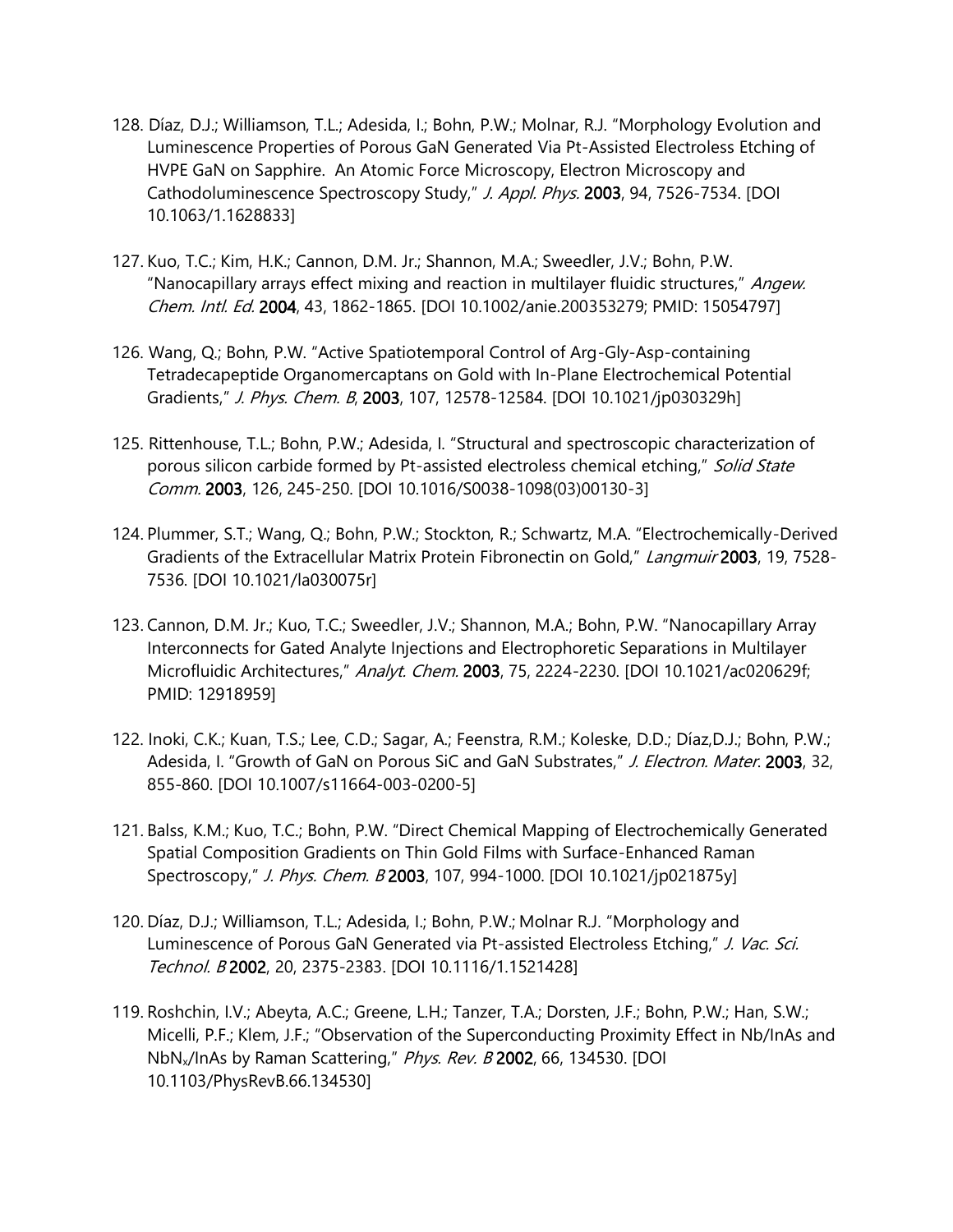- 118. Kuo, T.C.; Cannon, D.M. Jr.; Feng, W.; Shannon, M.A.; Sweedler, J.V; Bohn, P.W. "Hybrid Three-Dimensional Nanofluidic/Microfluidic Devices Using Molecular Gates," Sens. Actuat. A 2003, 102, 223-233. [DOI 10.1016/S0924-4247(02)00394-1]
- 117. Plummer, S.T.; Bohn, P.W. "Spatial Dispersion in Electrochemically Generated Surface Composition Gradients Visualized with Covalently-Bound Fluorescent Nanospheres," Langmuir 2002, 18, 4142-4149. [DOI 10.1021/la011742o]
- 116. Kuo, T.C.; Cannon, D.M. Jr.; Feng, W.; Shannon, M.A.; Sweedler, J.V; Bohn, P.W. "Gateable Nanofluidic Interconnects in Multilevel Microanalytical Systems," Analyt. Chem. 2003, 75, 1861-1867. [DOI 10.1021/ac025958m; PMID: 12713044]
- 115. Cannon, D.M. Jr.; Kuo, T.C.; Feng, W.; Shannon, M.A.; Sweedler, J.V.; Bohn, P.W. "Characterization of Molecular Transport Within Gateable Nanofluidic Interconnects for Three-Dimensional Microfluidic Systems," in Micro Total Analysis Systems 2001, J.M. Ramsey and A. van den Berg, Eds., Kluwer Academic Publishers, Dordrecht, 2001, pp. 199- 200.
- 114. Spencer, M.G.; Flachsbart, B.R.; Yasunaga, T.; Kuo, T.C.; Sweedler, J.V.; Bohn, P.W.; Shannon, M.A. "Design and Fabrication of Multiple Nanofluidic Interconnects for Three-Dimensional Microanalytical Systems," in Micro Total Analysis Systems 2001, J.M. Ramsey and A. van den Berg, Eds., Kluwer Academic Publishers, Dordrecht, 2001, pp. 195-196.
- 113. Kuo, T.C.; Cannon, D.M. Jr.; Feng, W.; Shannon, M.A.; Sweedler, J.V.; Bohn, P.W. "Three-Dimensional Fluidic Architectures Using Nanofluidic Diodes to Control Transport between Microfluidic Channels in Microelectromechanical Devices," in Micro Total Analysis Systems 2001, J.M. Ramsey and A. van den Berg, Eds., Kluwer Academic Publishers, Dordrecht, 2001, pp. 60-62.
- 112. Chattopadhyay, S.; Li, X.; Bohn, P.W. "In-Plane Control of Morphology and Tunable Photoluminescence in Porous Silicon Produced by Metal-Assisted Electroless Chemical Etching," J. Appl. Phys. 2002, 91, 6134-6140. [DOI 10.1063/1.1465123]
- 111. Balss, K.M.; Fried, G.A.; Bohn, P.W. "Chemically Selective Force Mapping of Electrochemically Generated Two-Component D-Substituted Alkanethiol Monolayer Gradients by Pulsed-Force-Mode Atomic Force Microscopy," J. Electrochem. Soc., 2002, 149, C450-C455. [DOI 10.1149/1.1499965]
- 110. Li, X.; Kim, Y.W.; Bohn, P.W.; Adesida, I. "In-plane Bandgap Control in Porous GaN through Electroless Wet Chemical Etching," Appl. Phys. Lett. 2002, 80, 980-982. [DOI 10.1063/1.1448860]
- 109. Kruse, R.A.; Rubakhin, S.S.; Romanova, E.V.; Bohn, P.W.; Sweedler, J.V. "Direct Assay of Aplysia Tissues and Cells with Laser Desorption/Ionization Mass Spectrometry on Porous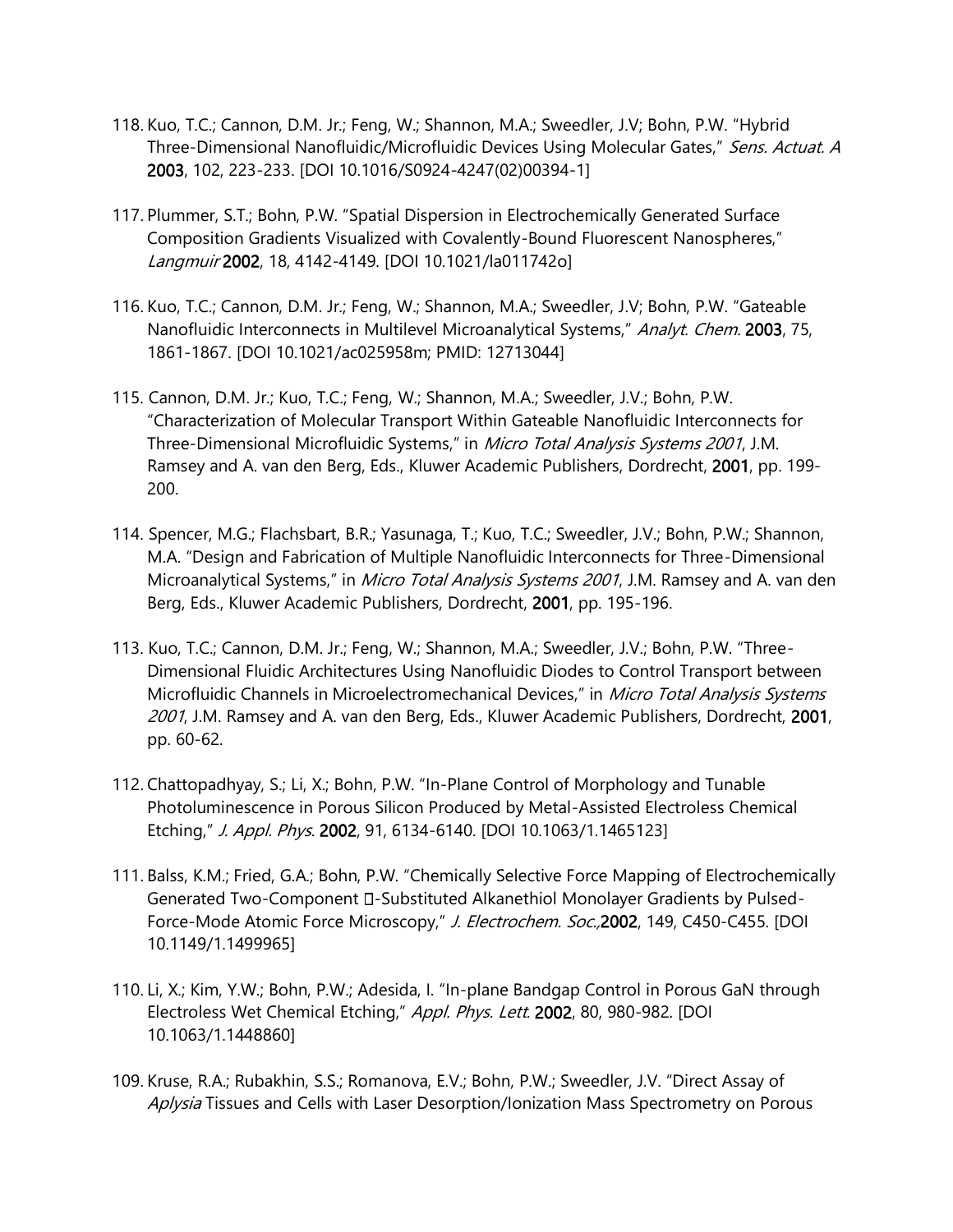Silicon," J. Mass Spectrom. 2001, 36, 1317-1322. [DOI 10.1002/jms.237; PMID: 11754124]

- 108. Kruse, R.A.; Li, X.; Bohn, P.W.; Sweedler, J.V. "Experimental factors controlling analyte ion generation in laser desorption/ionization mass spectrometry on porous silicon," Analyt. Chem. 2001, 73, 3639-3645. [DOI 10.1021/ac010317x; PMID: 11510828]
- 107. Kuo, T.C.; Sloan, L.A.; Sweedler, J.V.; Bohn, P.W. "Manipulating Molecular Transport Through Nanoporous Membranes by Control of Electrokinetic Flow: Effect of Surface Charge Density and Debye Length," Langmuir, 2001, 17, 6298-6303. [DOI 10.1021/la010429j]
- 106. Balss, K.M; Coleman, B.D.; Lansford, C.H.; Haasch, R.; Bohn, P.W. "Active Spatiotemporal Control of Electrochemical Reactions by Coupling to In-Plane Potential Gradients," J. Phys. Chem. B 2001, 105, 8970-8978. [DOI 10.1021/jp010819e]
- 105. Harada, Y.; Li, X.; Bohn, P.W.; Nuzzo, R.G "Catalytic Amplification of the Soft Lithographic Patterning of Si. Non-electrochemical Orthogonal Fabrication of Photoluminescent Porous Si Pixel Arrays," J. Amer. Chem. Soc., 2001, 123, 8709-8717. [DOI 10.1021/ja010367j; PMID: 11535075]
- 104. Bohn, P.W. "Peptide and Protein-Based Biomolecular Assemblies: Physical and Chemical Characterization for Optimal Function," in Biomolecular Films: Design, Function and Applications, J.F. Rusling, Ed., Marcel Dekker, New York, 2003, Ch. 4.
- 103. Jones, M.A.; Bohn, P.W. "Total Internal Reflection Fluorescence and Electrocapillary Investigations of Adsorption at the H<sub>2</sub>O-Dichloroethane Electrochemical Interface. 2. Fluorescence Detected Linear Dichroism Investigation of Adsorption Driven Reorientation of Di-4-ANEPPS," J. Phys. Chem. B 2001, 105, 2197-2204. [DOI 10.1021/jp002370f]
- 102. Fried, G.A.; Zhang, Y.; Bohn, P.W. "Effect of molecular adsorption at the liquid-metal interface on electronic conductivity: The role of surface morphology.," Thin Solid Films 2001, 401, 171-178. [DOI 10.1016/S0040-6090(01)01483-3]
- 101. Li, X.; Bohn, P.W "Metal-Assisted Chemical Etching in HF/H<sub>2</sub>O<sub>2</sub> Produces Porous Silicon," Appl. Phys. Lett. 2000, 77, 2572-2574. [DOI 10.1063/1.1319191]
- 100. Lusk, A.L.; Bohn, P.W. "Effect of Processing Conditions on Formation of Aggregates and Phase Domains in Monolayers of the Hemicyanine dye, 4-(4-(dihexadecylamino)styryl)-Nmethylpyridinium iodide," J. Phys. Chem. B 2001, 105, 462-470. [DOI 10.1021/jp001867m]
- 99. Lusk, A.L.; Bohn, P.W. "Spatial and Spectral Heterogeneity in Fluorescence from Monolayers of 4-(4-(dihexadecylamino)styryl)-N-methylpyridinium iodide," Langmuir 2000, 16, 9131-9136. [DOI 10.1021/la000599g]
- 98. Li, X.; Bohn, P.W.; Coleman, J.J. "Spatially Resolved Optical Characterization of GaN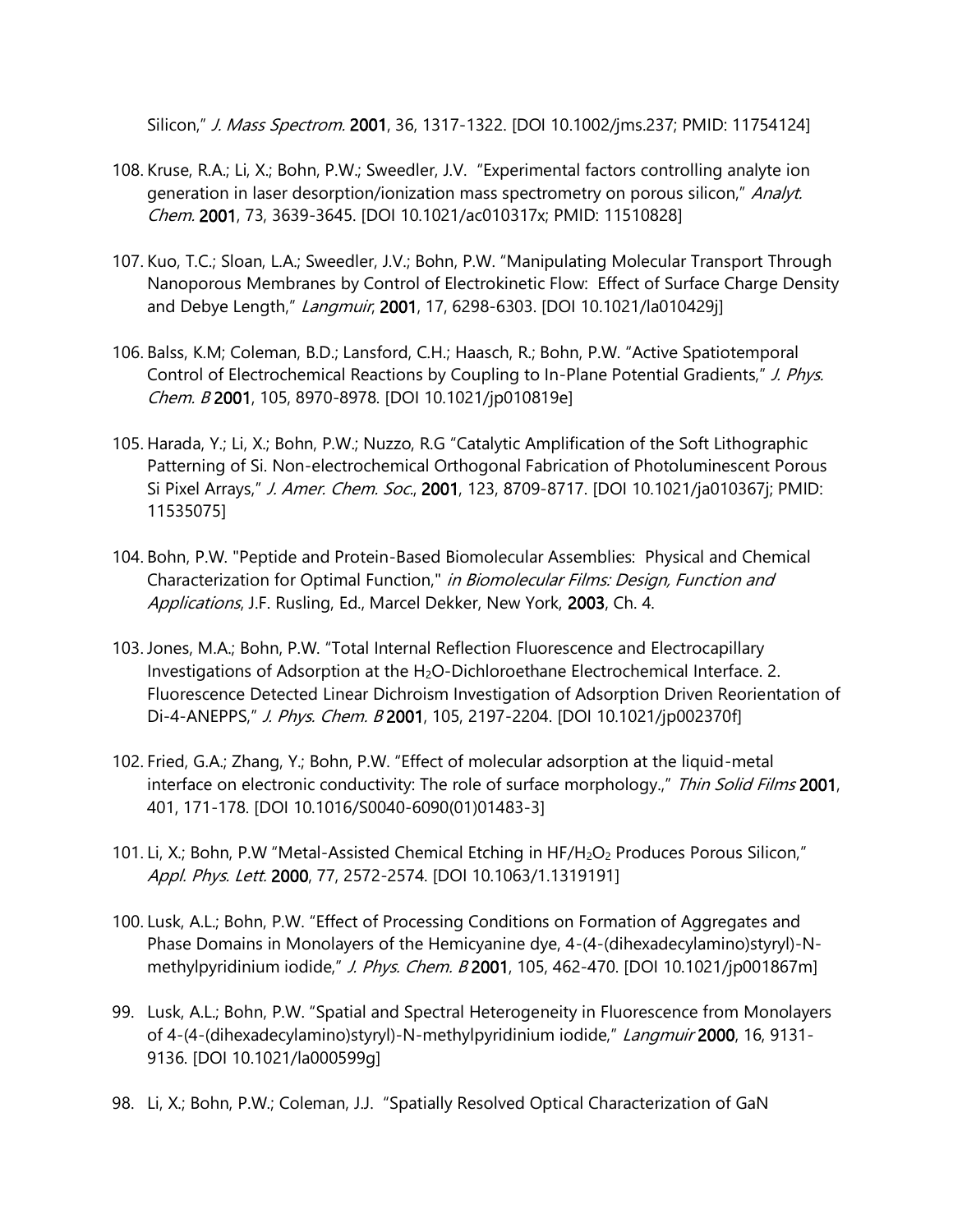Structures Produced by Selective Area Epitaxy and Epitaxial Lateral Overgrowth," in Optoelectronic Properties of Semiconductors and Superlattices, Vol. 19; III-Nitride Growth, M.O. Manasreh and I.T. Ferguson, Eds., Taylor and Francis, New York, Ch. 3, 2003.

- 97. Li, X.; Bohn, P.W.; Kim, J.; White, J.O.; Coleman, J.J. "Spatially-Resolved Band-edge Emission from Partially Coalesced GaN Pyramids Prepared by Epitaxial Lateral Overgrowth," Appl. Phys. Lett. 2000, 76, 3031-3033. [DOI 10.1063/1.126569]
- 96. Li, X.; Bohn, P.W. "Arsenic Oxide Microcrystals in Anodically Processed GaAs: Electrochemical Growth, Spectroscopy, and Morphology," J. Electrochem. Soc. 2000, 147, 1740-1748. [DOI 10.1149/1.1393427]
- 95. Li, X.; Bohn, P.W.; Coleman, J.J. "Impurity States are the Origin of Yellow-Band Emission in GaN Structures Produced by Epitaxial Lateral Overgrowth," Appl. Phys. Lett. 1999, 75, 4049-4051. [DOI 10.1063/1.125532]
- 94. Tanzer, T.A.; Bohn, P.W.; Roshchin, I.; Greene, L.H. "Ion-etch produced damage on InAs(100) studied through collective-mode electronic Raman scattering," J. Vac. Sci. Technol. B 2000, 18, 144-149. [DOI 10.1116/1.591166]
- 93. Tanzer, T.A.; Bohn, P.W.; Roshchin, I.; Greene, L.H.; Klem, J.F. "Near-surface electronic structure on InAs (100) modified with self-assembled monolayers of alkanethiols," Appl. Phys. Lett. 1999, 75, 2794-2796. [DOI 10.1063/1.125152]
- 92. Terrill, R.H; Balss, K.M.; Zhang, Y.; Bohn, P.W. "Dynamic Monolayer Gradients: Active Spatiotemporal Control of Alkanethiol Coatings on Thin Gold Films," J. Amer. Chem. Soc. 2000, 122, 988-989. [DOI 10.1021/ja993442n]
- 91. Jones, M.A.; Bohn, P.W. "Total Internal Reflection Fluorescence and Electrocapillary Investigations of Adsorption at a H<sub>2</sub>O-Dichloroethane Electrochemical Interface. I. Low Frequency Behavior, "Analyt. Chem. 2000, 72, 3776-3783. [DOI 10.1021/ac000262j; PMID: 10959963]
- 90. Zhang, Y.; Terrill, R.H.; Bohn, P.W. "Ultraviolet Photochemistry and Ex Situ Ozonolysis of Alkanethiol Self-Assembled Monolayers on Gold," Chem. Mater. 1999, 11, 2191-2198. [DOI 10.1021/cm990140b]
- 89. Finnie, C.M.; Li, X.; Bohn, P.W. "Production and Evolution of Composition, Morphology, and Luminescence Properties of Microcrystalline Arsenic Oxides Produced During the Anodic Processing of the (100) of GaAs," J. Appl. Phys. 1999, 86, 4997-5003. [DOI 10.1036/1.371470]
- 88. Finnie, C.M.; Bohn, P.W. "Near-Field Photoluminescence of Microcrystalline Arsenic Oxides Produced in Anodically Processed Gallium Arsenide," Appl. Phys. Lett. 1999, 74, 1096-1098. [DOI 10.1036/1.123454]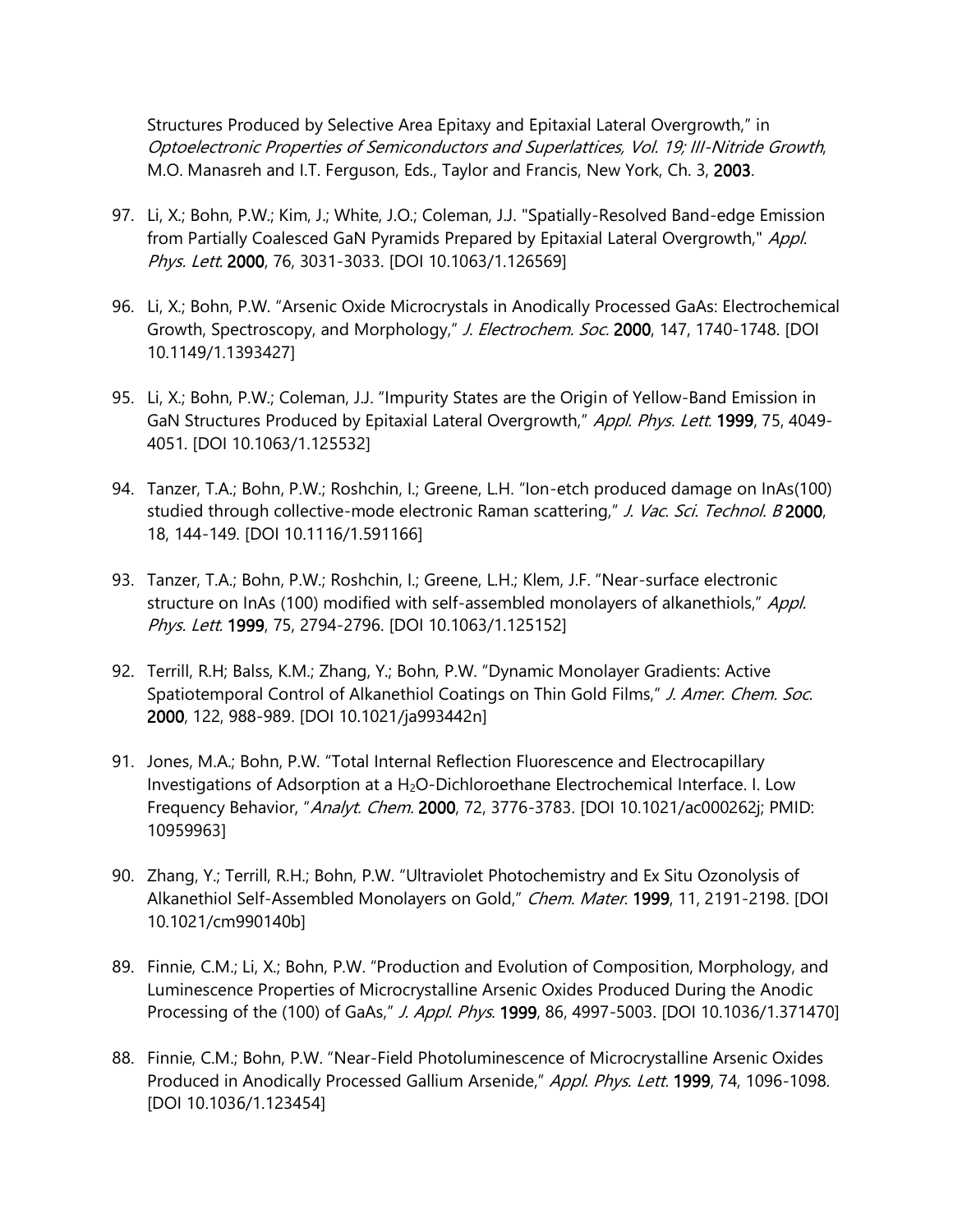- 87. Zhang, Y.; Terrill, R.H.; Bohn, P.W. "Chemisorption and Chemical Reaction Effects on the Resistivity of Ultrathin Gold Films at the Liquid-Solid Interface," Analyt. Chem. 1999, 71, 119-125. [DOI 10.1021/ac980571y; PMID: 21662933]
- 86. Zhang, Y.; Terrill, R.H.; Bohn, P.W. "In-Plane Resistivity of Ultrathin Gold Films: A High Sensitivity, Molecularly Differentiated Probe of Mercaptan Chemisorption at the Liquid-Metal Interface," J. Amer. Chem. Soc. 1998, 120, 9969-9970. [DOI 10.1021/ja980926v]
- 85. Kemery, P.J.; Steehler, J.K.; Bohn, P.W. "Electric Field Mediated Transport in Nanometer Diameter Channels," Langmuir 1998, 14, 2884-2889. [DOI 10.1021/la980147s]
- 84. Zhang, Y.; Zhang, Y.; Terrill, R.H.; Bohn, P.W. "Coupled Second-Harmonic Generation, Surface Plasmon Resonance, and AC Impedance Studies of Full and Partial Monolayers in (Au,Ag)- Alkanethiolate-Electrolyte Systems," Thin Solid Films 1998, 335, 178-185. [DOI 10.1016/S0040-6090(98)00879-7]
- 83. Terrill, R.H.; Tanzer, T.A.; Bohn, P.W. "Structural Evolution of Hexadecanethiol Monolayers on Gold During Assembly: Substrate and Concentration Dependence of Monolayer Structure and Crystallinity," Langmuir 1998, 14, 845-854. [DOI 10.1021/la970508o]
- 82. Zhang, Y.; Terrill, R.H; Tanzer, T.A.; Bohn, P.W. "Ozonolysis is the Primary Cause of UV Photooxidation of Alkanethiol Monolayers at Low Irradiance," J. Amer. Chem. Soc. 1998, 120, 2654-2655. [DOI 10.1021/ja9714853]
- 81. Steehler, J.K.; Lu, W.; Kemery, P.J.; Bohn, P.W. "Electric Field Induced Permeability Modulation in Pure and Mixed Langmuir-Blodgett Multilayers of Hemicyanine Dyes and Octadecanoic Acid on Nanoporous Solid Supports," J. Membr. Sci. 1998, 139, 243-257. [DOI 10.1016/S0376-7388(97)00261-5]
- 80. Bohn, P.W. "Localized Optical Phenomena and the Characterization of Materials Interfaces," Ann. Rev. Mater. Sci. 1997, 27, 469-498. [DOI 10.1146/annurev.matsci.27.1.469]
- 79. Greene, L.H.; Dorsten, J.F.; Roshchin, I.V.; Abeyta, A.C.; Tanzer, T.A.; Kuchler, G.; Feldman, W.L.; Bohn, P.W. "Raman Scattering as a Probe of the Superconducting Proximity Effect," Czech. J. Phys. 1996, 46 Suppl. Pt. S6, 3115-3122. [DOI 10.1007/BF02548118]
- 78. Shetty, A.; Fischer, P.R.; Stork, K.F.; Moore, J.S.; Bohn, P.W. "Assembly of Amphiphilic Phenylacetylene Macrocycles at the Air-Water Interface and on Solid Surfaces," J. Amer. Chem. Soc. 1996, 118, 9409-9414. [DOI 10.1021/ja961549u]
- 77. Greene, L.H.; Dorsten, J.F.; Roshchin, I.V.; Abeyta, A.C.; Tanzer, T.A.; Feldman, W.L.; Bohn, P.W. "Optical Detection of the Superconducting Proximity Effect: Raman Scattering on Nb/InAs," Czech. J. Phys. 1996, 46 Suppl. Pt. S2, 741-742. [DOI 10.1007/BF02583678]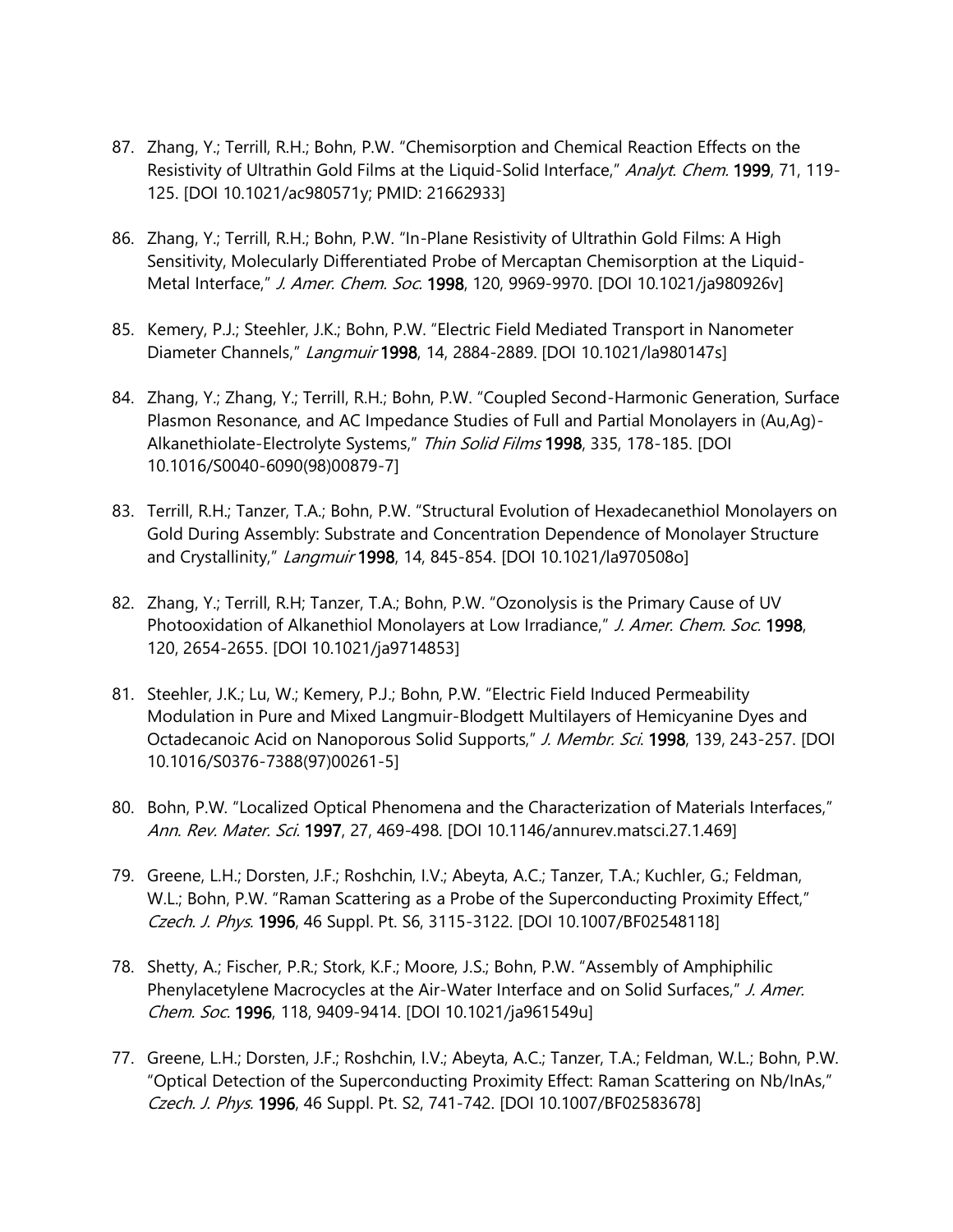- 76. Zhang, Y.; Firestone, M.A.; Rauchfuss, T.B.; Bohn, P.W. "Structural Characterization of Langmuir-Blodgett Films Derived from Multisulfur Heterocycles," J. Phys. Chem. 1996, 100, 13804-13810. [DOI 10.1021/jp961128z]
- 75. Greene, L.H.; Abeyta, A.C.; Roschin, I.V.; Robinson, I.K.; Dorsten, J.F.; Tanzer, T.A.; Bohn, P.W. "Optical Detection of the Superconducting Proximity Effect," SPIE Intl. Soc. Opt. Eng. 1996, 2696, 215-222. [DOI 10.1117/12.241775]
- 74. Firestone, M.A.; Shank, M.; Sligar, S.G.; Bohn, P.W. "Film Architecture in Biomolecular Assemblies. The Effect of Linker on the Orientation of Genetically Engineered Surface-Bound Proteins," J. Amer. Chem. Soc. 1996, 118, 9033-9041. [DOI 10.1021/ja961046o]
- 73. Reuter, E.E.; Gu, S.Q.; Bohn, P.W.; Dorsten, J.F.; Abeln, G.C.; Lyding, J.W. "Effects of Gallium Arsenide Passivation on Scanning Tunneling Microscope Excited Luminescence," Mater Res. Soc. Symp. Proc. 1995, 380, 119-124. [DOI 10.1557/PROC-380-119]
- 72. Lu, W.; Song, Q.; Bohn, P.W. "Spatially Reversible Electric Field-Induced Permeation in Pure and Mixed Langmuir-Blodgett Layers of Hemicyanine Dyes and Octadecanoic Acid on poly(2-vinylpyridine)," Mater. Res. Soc. Symp. Proc. 1995, 394, 131-136. [DOI: 10.1557/PROC-394-131]
- 71. Drake, P.A.; Bohn, P.W. "Interfacial Events Associated with Case II Diffusion in the Poly(methylmethacrylate)-CH<sub>3</sub>OH System," Appl. Spectrosc. 1996, 50, 1023-1029. [DOI 10.1366/0003702963905277]
- 70. Drake, P.A.; Bohn, P.W. "Studies of Anomalous Diffusion. Surface Plasmon Resonance Measurements as Probes of Nanometer-Scale Film-Swelling Dynamics for CH<sub>3</sub>OH in Poly(methylmethacrylate)," Analyt. Chem. 1995, 67, 1766-1771. [DOI 10.1021/ac00107a004]
- 69. Maslar, J.E.; Dorston, J.F.; Bohn, P.W.; Agarwala, S.; Adesida, I.; Caneau, C.; Bhat, R. "Structural and Electronic Effects of Argon-Sputtering and Reactive Ion Etching on In0.53Ga0.47As and In0.52Al0.48As Studied by Inelastic Light Scattering," J. Vac. Sci. Tech. B 1995, 13, 988-994. [DOI 10.1116/1.588217]
- 68. Dorsten, J.F.; Maslar, J.E.; Bohn, P.W. "Near-Surface Electronic Structure in GaAs (100) Modified with Self-Assembled Monolayers of Octadecylthiol," Appl. Phys. Lett. 1995, 66, 1755-1757. [DOI 10.1063/1.113357]
- 67. Song, Q.; Bohn, P.W.; Blanchard, G.J. "Radiative Dynamics in Solution and in Molecular Assemblies of an H-Aggregate Forming Stilbazolium Amphiphile," J. Phys. Chem. B. 1997, 101, 8865-8873. [DOI 10.1021/jp9712617]
- 66. Maslar, J.E.; Dorston, J.F.; Bohn, P.W.; Agarwala, S.; Adesida, I.; Caneau, C.; Bhat, R. "Electron-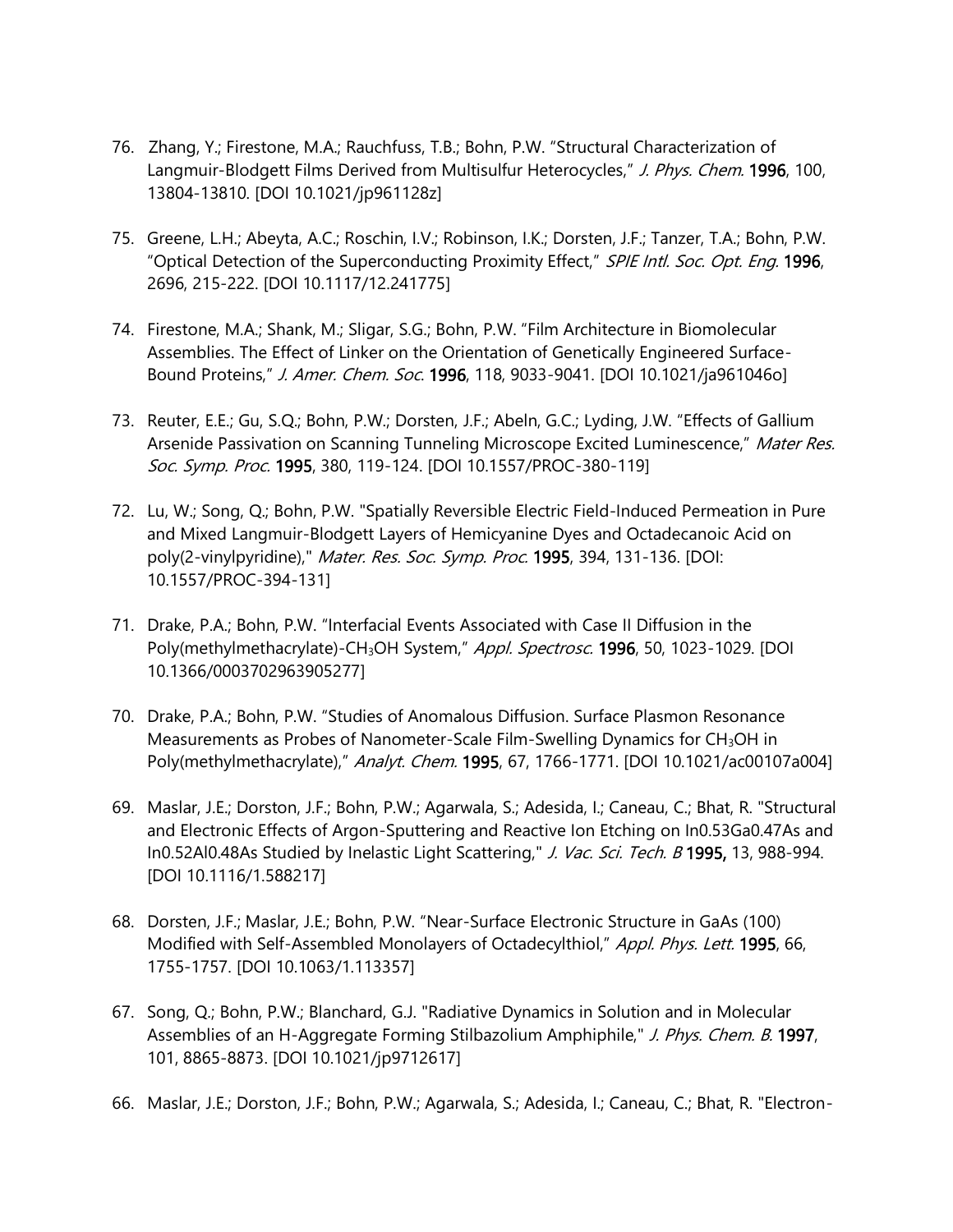Phonon Interactions in n-type In0.53Ga0.47As and In0.52AI0.48As Studied by Electronic Raman Scattering," Phys. Rev. B Condens. Matter. 1994, 50, 17143-17150. [DOI 10.1103/PhysRevB.50.17143; PMID: 9976114]

- 65. Xu, Z.; Lu, W.; Bohn, P.W.; "Electronic Resonance and Local Field Effects on the Nonlinear Optical Activity of H-Aggregate-Forming Stilbazolium Dyes," J. Phys. Chem. 1995, 99, 7154-7159. [DOI 10.1021/j100018a057]
- 64. Song, Q.; Xu, Z.; Lu, W.; Bohn, P.W.; Blanchard, G.J. "Linear and Nonlinear Spectroscopies Probe Structure and Electronic Properties in Hemicyanine Langmuir-Blodgett Monolayers," Top. Mtg. Laser Appl. Chem. Anal., Technical Digest, Volume 5, Optical Society of America, Washington, DC, 1994, pp. 67-70.
- 63. Maslar, J.E.; Bohn, P.W.; Agarwala, S.; Adesida, I.; Caneau, C.; Bhat, R. "Sputter-Induced Formation of an Electron-Accumulation Layer in In0.53Al0.48As," Appl. Phys. Lett. 1994, 64, 3575-3577. [DOI 10.1063/1.111202]
- 62. Dorsten, J.F.; Maslar, J.E.; Zhang, Y.; Rauchfuss, T.B.; Bohn, P.W.; Agarwala, S.; Adesida, I.; Caneau, C.; Bhat, R. "Self-assembled monolayers of Lewis bases: Effects on surface and interfacial electronic properties in III-V optical semiconductors," Proc. SPIE 1994, 2125, 51-58. [DOI 10.1117/12.180868]
- 61. Maslar, J.E.; Dorsten, J.F.; Bohn, P.W.; Agarwala, S.; Adesida, I.; Caneau, C.; Bhat, R. "Effects of Reactive Ion Etching on Phonon-Electron Interactions in InAlAs-InGaAs Modulation-Doped Field-Effect Transistor Structures Studied by Raman Scattering," Mater. Rsch. Soc. Symp. Proc. 1994, 326, 377-382. [DOI 10.1557/PROC-326-377]
- 60. C.E. Evans, Q. Song, and P.W. Bohn, "Spectral Lineshape in Extended Two-Dimensional Electronic Systems," J. Coll. Interf. Sci. 1994, 166, 95-101. [DOI 10.1006/jcis.1994.1275]
- 59. Song, Q.; Xu, Z.; Lu, W.; Bohn, P.W. "Linear and Nonlinear Optical Behavior in Hemicyanine Langmuir-Blodgett Monolayers," Coll. Surf. 1994, 93, 73-78. [DOI 10.1016/0927- 7757(94)02870-2]
- 58. Fell, N.F. Jr.; Bohn, P.W. "Mass Transport Phenomena in Thin Films of Poly(2-vinylpyridine) Studied via Optical Guided Wave Techniques," Analyt. Chem. 1993, 65, 3382-3388. [DOI 10.1021/ac00071a009]
- 57. Song, Q.; Evans, C.E.; Bohn, P.W. "Spectroscopic Characterization of Aggregation Behavior in Hemicyanine Dye Monolayers and Multilayer Systems," J. Phys. Chem. 1993, 97, 13736-13741. [DOI 10.1021/j100153a050]
- 56. Evans, C.E.; Song, Q.; Bohn, P.W. "The Influence of Molecular Orientation and Proximity on Spectroscopic Lineshape in Organic Monolayers," J. Phys. Chem. 1993, 97, 12302-12308.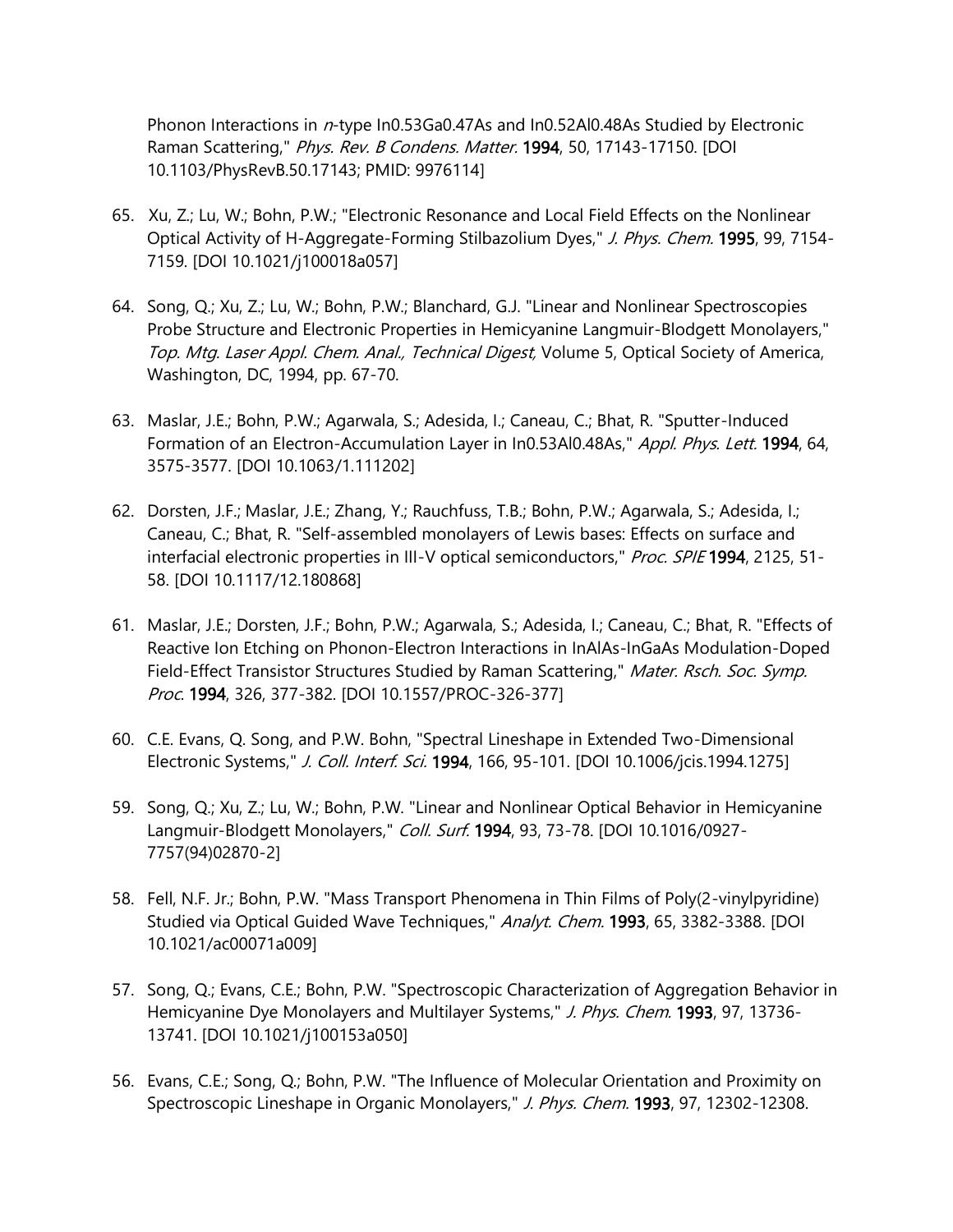[DOI 10.1021/j100149a034]

- 55. Drake, P.A.; Bohn, P.W. "Localized Raman Scattering Probes of Molecular Scale Motions in Case II Swelling of Poly(styrene) in n-Hexane," Analyt. Chem. 1994, 66, 79-84. [DOI 10.1021/ac00073a015]
- 54. Bohn, P.W.; Sligar, S.G.; Hong, H.G.; Jiang, M.; Thurman, E.M.; Cong, Y. "Oriented Monolayers of Genetically Engineered Cytochrome b5. Implications for Molecular Devices," Proc. Symp. Chem. Sens., Electrochemical Society, Pennington, NJ, 1993.
- 53. Maslar, J.E.; Dorsten, J.F.; Bohn, P.W.; Agarwala, S.; Adesida, I.; Caneau, C.; Bhat, R. "Phonon-Electron Interactions in the Two-Dimensional Electron Gas in InAlAs-InGaAs Modulation Doped Field Effect Transistor Structures Studied by Raman Scattering," Appl. Phys. Lett. 1993, 63, 1909-1911. [DOI 10.1063/1.110645]
- 52. Hong, H.G.; Jiang, M.; Sligar, S.G.; Bohn, P.W. "Cysteine-Specific Surface Tethering of Genetically Engineered Cytochromes for Fabrication of Metalloprotein Nanostructures," Langmuir 1994, 10, 153-158. [DOI 10.1021/la00013a023]
- 51. Xu, Z.; Lau, S.Y.; Bohn, P.W. "The role of benzotriazole in corrosion inhibition: formation of an oriented monolayer on Cu<sub>2</sub>O," Surf. Sci. 1993, 396, 57-66. [DOI 10.1016/0039-6028(93)90141-6]
- 50. Bohn, P.W. "Aspects of Structure and Energy Transport in Artificial Molecular Assemblies," Ann. Rev. Phys. Chem. 1993, 44, 37-60. [DOI 10.1146/annurev.pc.44.100193.000345]
- 49. Chou, H.; Chen, C.T.; Stork, K.F.; Bohn, P.W.; Suslick, K.S. "Langmuir-Blodgett films of amphiphilic push-pull porphyrins." J. Phys. Chem. 1994, 98, 383-385. [DOI] 10.1021/j100053a003]
- 48. Stayton, P.S.; Olinger, J.M.; Wollman, S.T.; Bohn, P.W.; Sligar, S.G. "Engineering Proteins for Electro-Optical Biomaterials," ACS Symp. Ser. 1994, 240, 475-490. [DOI 10.1021/ba-1994- 0240.ch019]
- 47. Hong, H.G.; Bohn, P.W.; Sligar, S.G. "Optical Determination of Surface Density in Oriented Metalloprotein Nanostructures," Analyt. Chem. 1993, 65, 1635-1638. [DOI 10.1021/ac00059a025]
- 46. Xu, Z.; Lau, S.; Bohn, P.W. "The Role of N,S-Heterocycles in Corrosion Inhibition. 1. Initial Steps in the Adsorption of Benzotriazole at Cu(I) and Cu(II) Oxides," *Langmuir*, 1993, 9, 993-1000. [DOI 10.1021/la00028a019]
- 45. Evans, C.E.; Bohn, P.W. "Characterization of an aggregate-sensitive single-component energy-transfer system," J. Amer. Chem. Soc. 1993, 115, 3306-3311. [DOI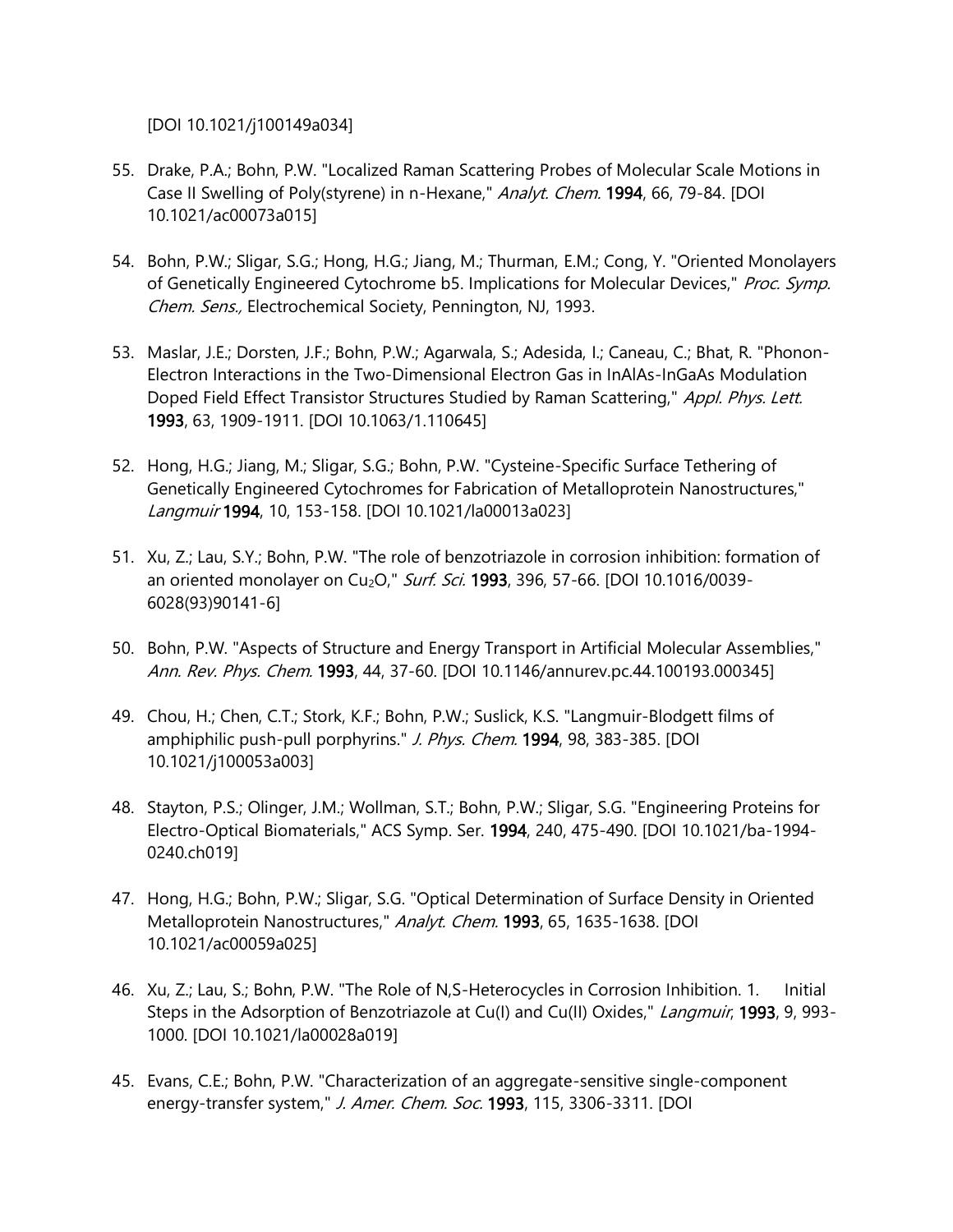10.1021/ja00061a032]

- 44. Wollman, S.T.; Bohn, P.W. "Evaluation of Polynomial Fitting Functions for Use with CCD Arrays in Raman Spectroscopy," Appl. Spectrosc. 1993, 47, 125-126. [DOI 10.1366/0003702934048479]
- 43. Evans, C.E.; Bohn, P.W. "The Influence of External Stress on the Molecular Order of Monolayer Assemblies," Top. Mtg. Laser Appl. Chem. Anal., Technical Digest, Volume 3, Optical Society of America, Washington, DC, 1992, pp. 141-143.
- 42. Stayton, P.S.; Olinger, J.M.; Jiang, M.; Bohn, P.W.; Sligar, S.G. "Genetic Engineering of Surface Attachment Site Yields Oriented Protein Monolayers," J. Amer. Chem. Soc. 1992, 114, 9298-9299. [DOI 10.1021/ja00050a008]
- 41. Maslar, J.E.; Bohn, P.W.; Ballegeer, D.G.; Adesida, I.; Andideh, E.; Caneau, C.; Bhat, R. "Structural Modification in Reactive-ion-etched I-InP and n+-InP studied by Raman Scattering," J. Appl. Phys. 1993, 73, 2983-2994. [DOI 10.1063/1.353031]
- 40. Maslar, J.E.; Kisting, S.R.; Bohn, P.W.; Adesida, I.; Andideh, E.; Ballegeer, D.G.; Caneau, C.; Bhat, R. "Disorder-Induced Allowed-Forbidden Phonon Splittings in Ion-Etched Epitaxial InP," Phys. Rev. B Condens. Matter. 1992, 46, 1820-1822. [DOI 10.1103/PhysRevB.46.1820; PMID: 10003831]
- 39. Bohn, P.W.; Fell, N.F. "Species Transport and Distribution in Thin Polymer Films Using Eigenmode Analysis in Integrated Optical Structures," in Polymer Solutions, Blends, and Interfaces, D. Rubingh and I. Noda, Eds., pp. 359-384, Pergamon, New York (1992).
- 38. Stayton, P.S.; Olinger, J.S.; Thurman, E.M.; Wollman, S.T.; Bohn, P.W.; Sligar, S.G. "Characterization of Self-Assembled Monolayers of Genetically Engineered Cytochrome b5," in Synthetic Microstructures in Biological Research, J. Schnur and M. Peckerar, Eds., pp. 163-170 Plenum, New York, 1992.
- 37. Siirila, A.R.; Bohn, P.W. "The Kinetics of Carboxylic Acid Surface Displacement Reactions: A Coupled Surface Plasmon and Surface Raman Scattering Investigation," Langmuir 1991, 7, 2188-2195. [DOI 10.1021/la00058a036]
- 36. Fell, N.F.; Bohn, P.W. "In Situ Evaluation of Diffusion Mechanisms in Thin Polystyrene Films Used as Integrated Optical Structures," Appl. Spectrosc. 1991, 45, 1085-1092. [DOI 10.1366/0003702914336039]
- 35. Bohn, P.W. Miller, D.R. "Depth Profiling in Thin Dielectric Films," Crit. Rev. Analyt. Chem. 1991, 22, 455-470. [DOI 10.1080/10408349108055023]
- 34. Rynders, S.W.; Scheeline, A.; Bohn, P.W. "Structure Evolution in a-SiC:H Films Prepared from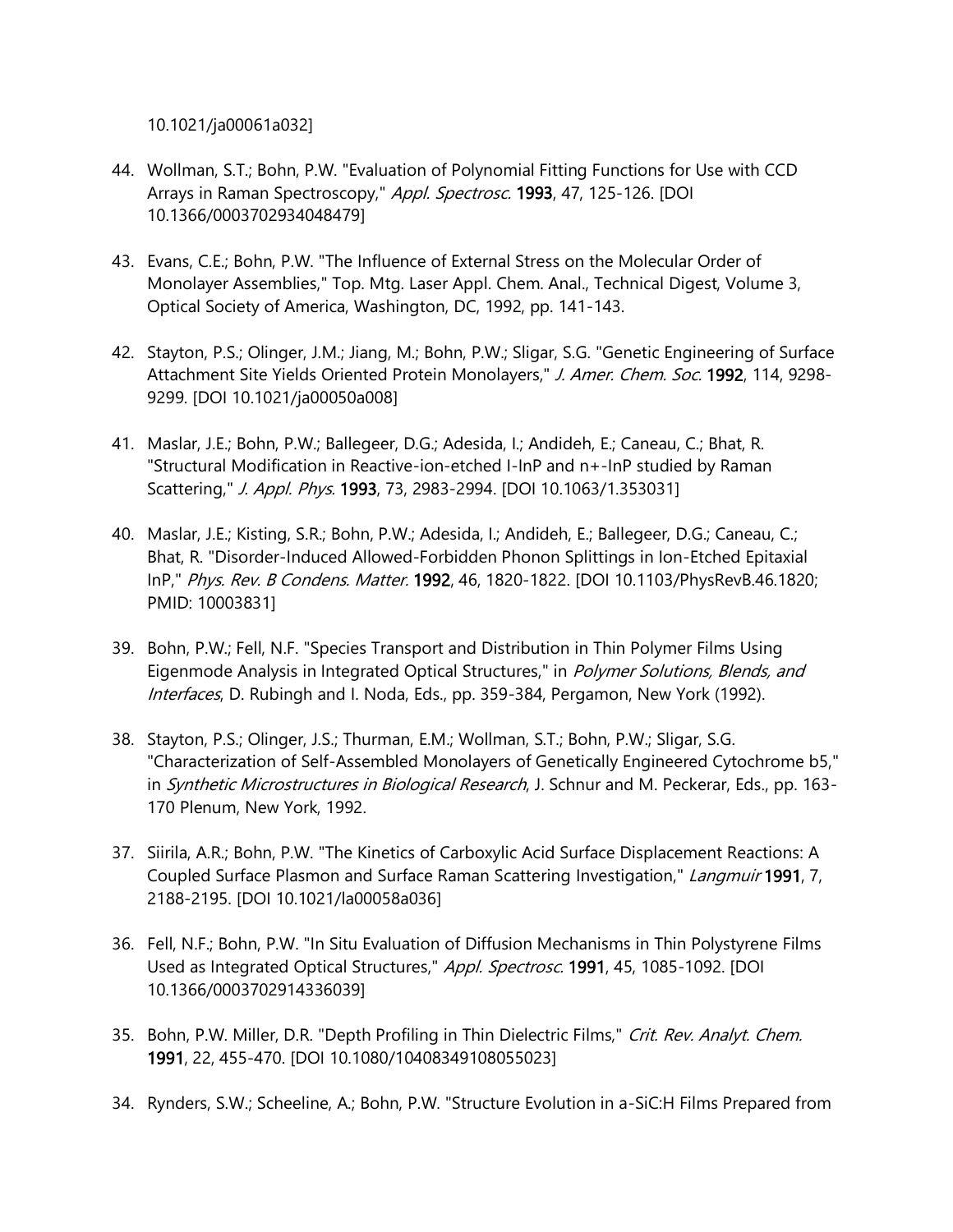Tetramethylsilane," J. Appl. Phys., 1991, 69, 2951-2960. [DOI 10.1063/1.348606]

- 33. Hughes, K.D.; LaBuda, M.J.; Bohn, P.W. "Real-Time Determination of Molecular Orientation in Langmuir-Blodgett Monolayers on Integrated-optical Structures," Appl. Opt. 1991, 30, 4406-4411. [DOI 10.1364/AO.30.004406; PMID: 20717218]
- 32. Kisting, S.R.; Bohn, P.W.; Andideh, E.; Adesida, I.; Cunningham, B.T.; Stillman, G.E.; Harris, T.D. "High Precision Temperature and Energy Dependent Refractive Index of GaAs Determined from Excitation of Optical Waveguide Eigenmodes," Appl. Phys. Lett. 1990, 57, 1328-1330. [DOI 10.1063/1.103473]
- 31. Bohn, P.W.; Walls, D.J. "Challenges in the Structural Characterization of Thin Organic Films," Mikrochim. Acta 1991, I, 3-35. [DOI 10.1007/BF01245049]
- 30. Cropek, D.M.; Bohn, P.W. "Surface molecular orientations determined by electronic linear dichroism in optical wavequide structures," J. Phys. Chem. 1990, 94, 6452-6457. [DOI 10.1021/j100379a054]
- 29. Walls, D.J.; Cropek, D.M.; Hughes, K.D.; Olinger, J.M.; Bohn, P.W. "Waveguide Dichroism and Depolarization Measurements for Molecular Orientation," Top. Mtg. Laser Appl. Chem. Anal., Technical Digest, Volume 2, Optical Society of America, Washington, DC, 1990, pp. 7- 9.
- 28. Scheeline, A.; Bohn, P.W.; Goode, S.R.; Coleman, D.M. "Camera-Ready Copy for Papers to be Published in Applied Spectroscopy," Appl Spec. 1990, 44, 911-914. [DOI 10.1366/0003702904086605]
- 27. Bohn, P.W.; Harris, T.D. "Analytical Chemistry and Semiconductor Materials," Anal. Chem. 1990, 62, 767A-777A. [DOI 10.1021/ac00213a001]
- 26. Walls, D.J.; Bohn, P.W. "Enhanced Raman scattering at dielectric surfaces. 2. Molecular orientations from polarized surface Raman scattering," J. Phys. Chem. 1990, 94, 2039-2042. [DOI 10.1021/j100368a058]
- 25. Bohn, P.W. "Thin Films, Interfaces, and Nonclassical Spectroscopy," Prog. Anal. Spec. 1989, 12, 41-73.
- 24. Stephens D.A.; Bohn, P.W. "Absorption Spectrometry of Bound Monolayers on Integrated Optical Structures," Analyt. Chem. 1989, 61, 386-390. [DOI 10.1021/ac00180a002]
- 23. Miller, D.R.; Bohn, P.W. "Depth Profiling in Organic Thin Films with Optical Guided Waves," in "*Molecular Electronics, Biosensors, and Biocomputers*," F. Hong, Ed., Plenum Publishing, 1989, pp. 51-57.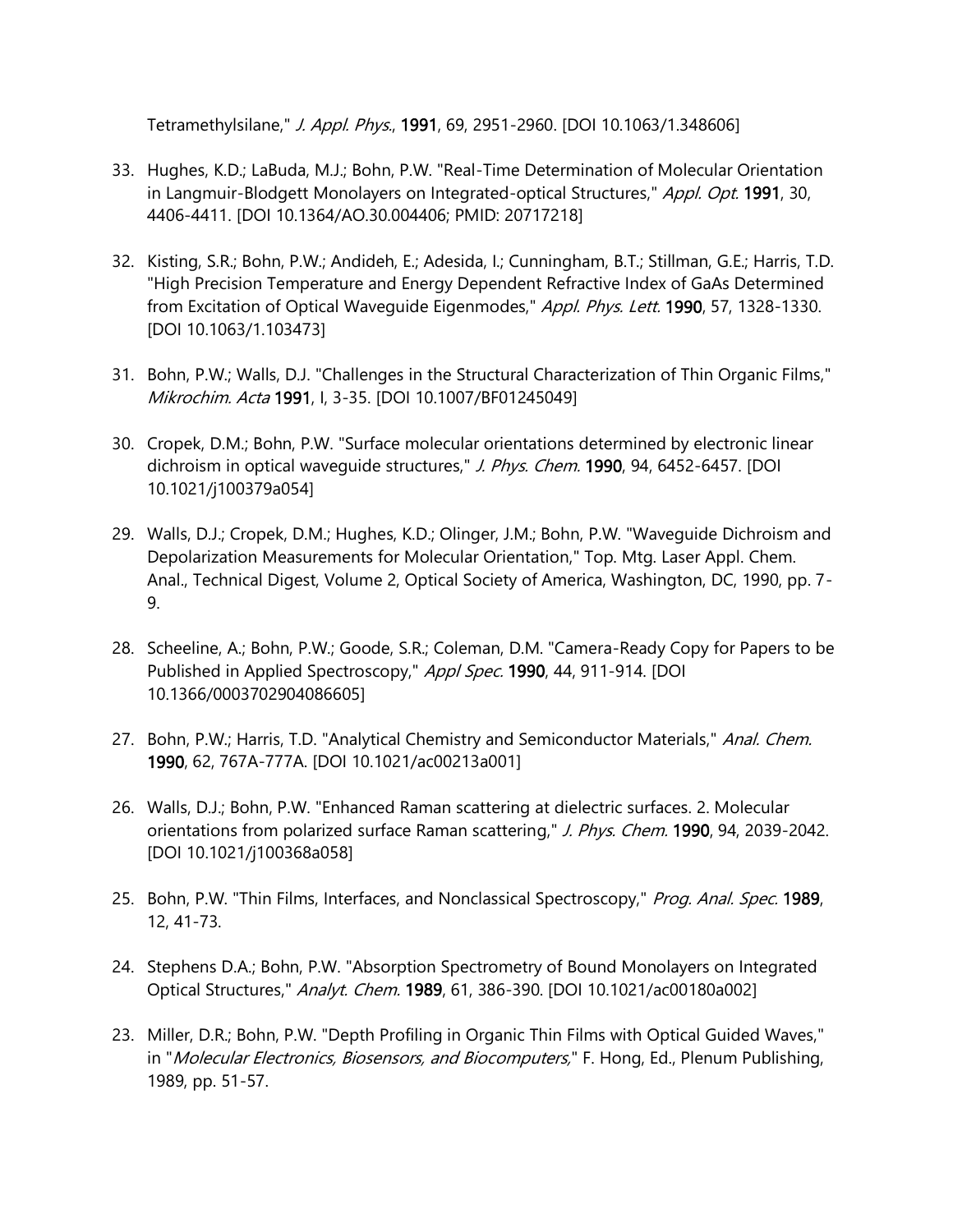- 22. Bohn, P.W.; Fell, N.F. "In Situ Studies of Modified Organic Thin Films with Optical Guided Waves," Proc. SPIE 0990, Chemical, Biochemical, and Environmental Applications of Fibers; 1989, 0990, 130-137. [DOI 10.1117/12.959984]
- 21. Bohn, P.W. "Optical Spectroscopy of Condensed Phase Interfaces," Appl. Spec. Rev. 1988, 24, 189-257. [DOI 10.1080/05704928808060458]
- 20. Walls, D.J.; Bohn, P.W. "Enhanced Raman Spectroscopy at Dielectric Systems," J. Phys. Chem. 1989, 93, 2976-2982. [DOI 10.1021/j100345a025]
- 19. Bohn, P.W. "Optical Wavequides and Spectroscopy: Thin Films from 10 Å to 100  $\mu$ m," Spectrosc. 1988, 3, 38-46.
- 18. Miller, D.A.; Bohn, P.W. "Waveguide Raman Scattering for Recovery of Arbitrary Thin Film Concentration Distributions," Appl. Opt. 1988, 27, 2561-2566. [DOI 10.1364/AO.27.002561; PMID: 20531792]
- 17. Stephens, D.A.; Bohn, P.W. "Long Pathlength Absorption Measurements in Thin Dielectric Films," Anal. Chem. 1987, 59, 2563-2566. [DOI 10.1021/ac00148a007]
- 16. Miller, D.A.; Bohn, P.W. "Depth Profiling with Standing Waves. Recovery of Thin Film Functional Group Distributions," Anal. Chem. 1988, 60, 407-411. [DOI 10.1021/ac00156a007]
- 15. Stephens, D.A.; Bohn, P.W. "Absorption and Scattering: Thin Film Analogs of Classical Experiments," Top. Mtg. Laser Appl. Chem. Anal., Technical Digest, Volume 5, Optical Society of America, Washington, DC, 1987, pp. 142 -145.
- 14. Bohn, P.W. "Optical Waveguide Techniques for Structural and Chemical Analysis in Thin Film and Interfacial Systems," Tr. Anal. Chem. 1987, 6, 223-233. [DOI 10.1016/0165-9936(87)87105-4]
- 13. Miller, D.R.; Han, O.H.; Bohn, P.W. "Quantitative Raman Spectroscopy of Homogeneous Molecular Profiles in Optical Waveguides via Direct Measurement," Appl. Spectrosc. 1987, 41, 245-248. [DOI 10.1366/000370287774986886]
- 12. Miller, D.R.; Han, O.H.; Bohn, P.W. "Quantitative Raman Spectroscopy of Homogeneous Molecular Profiles in Optical Waveguides Using Internal Standards," Appl. Spectrosc. 1987, 41, 249-255. [DOI 10.1366/000370287774986705]
- 11. Miller, D.R.; Walls, D.J.; Bohn, P.W. "Unenhanced Spectroscopy at Condensed Phase Interfaces," Proc. Intl. Conf. Lasers '86, 1986, 203-206.
- 10. Stephens, D.A.; Bohn, P.W. "Prism Coupling Efficiencies by Direct Measurement of the Coupling Gap in Integrated Optical Structures," Appl. Opt. 1986, 25, 2865-2866. [DOI